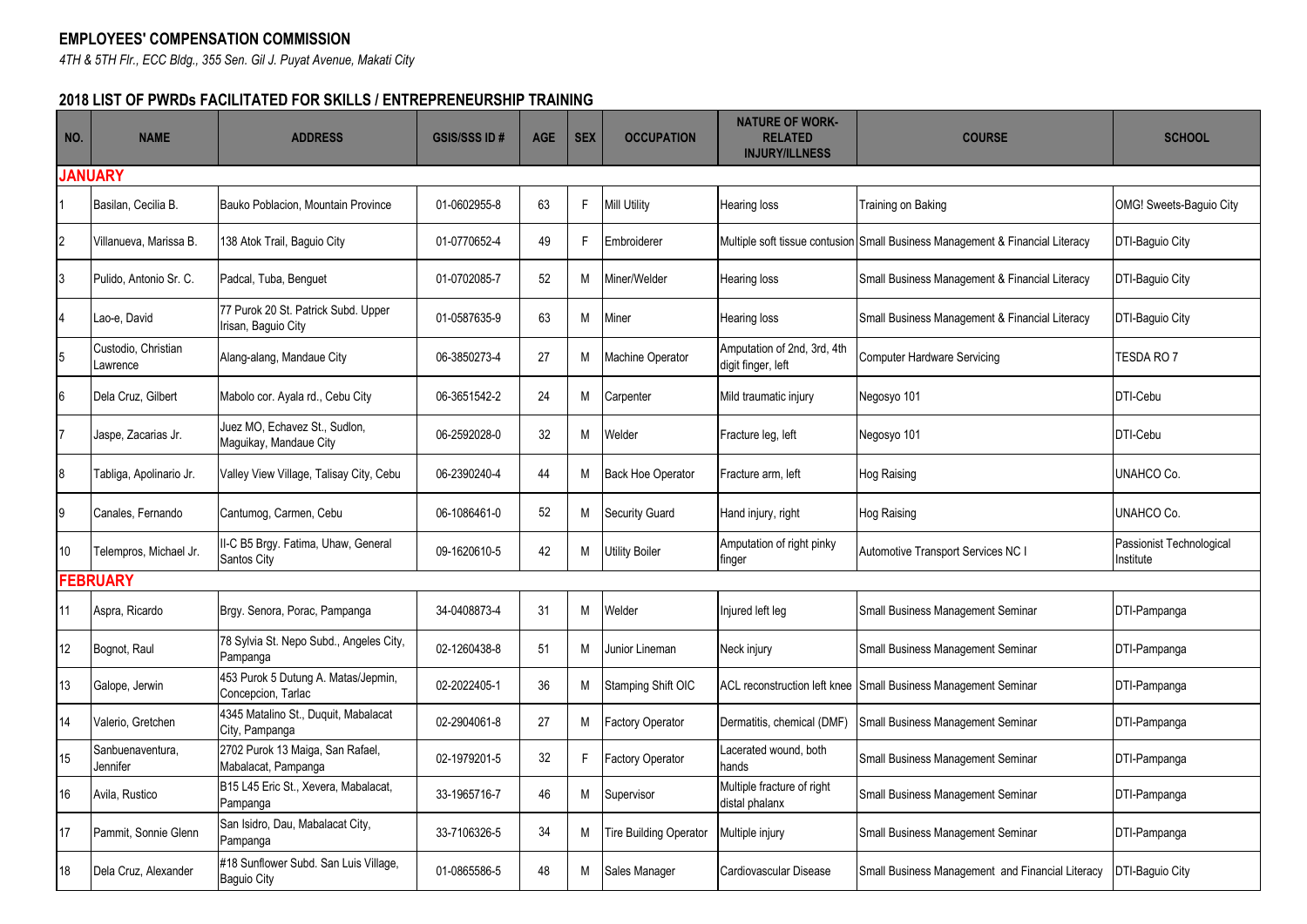| NO. | <b>NAME</b>           | <b>ADDRESS</b>                                                                 | <b>GSIS/SSS ID#</b> | <b>AGE</b> | <b>SEX</b> | <b>OCCUPATION</b>       | <b>NATURE OF WORK-</b><br><b>RELATED</b><br><b>INJURY/ILLNESS</b> | <b>COURSE</b>                                                                | <b>SCHOOL</b>                          |
|-----|-----------------------|--------------------------------------------------------------------------------|---------------------|------------|------------|-------------------------|-------------------------------------------------------------------|------------------------------------------------------------------------------|----------------------------------------|
| 19  | Ateteo, Joseph        | Purok 1 Pinsao Proper, Baguio City                                             | 01-0661492-158      | 56         | M          | <b>Uderground Miner</b> |                                                                   | Lacerated wound, right hand Small Business Management and Financial Literacy | DTI-Baguio City                        |
| 20  | Piamonte, Juanito Jr. | Klinang, Polomolok, South Cotobato                                             | 09-1606377-5        | 43         | M          | <b>Mason Carpentry</b>  | Corneal injury                                                    | Entrepreneurship: How to Start Your Own Business                             | Passinonist Technological<br>Institute |
| 21  | Compoc, Ruel          | Diamond Valley Tambler, General Santos<br>City                                 | 09-1483098-4        | 34         | M          | Oiler                   | 3rd Degree Burn                                                   | Driving NC II                                                                | Passinonist Technological<br>Institute |
| 22  | Gague, Rolando        | Blk 69 Lot 13-B Catanduanes St., Timog<br>CAA. Las Pinas City                  | 07-2070187-0        | 38         | M          | Seaman                  | Le fort fracture 1                                                | Training on How to Start a Business                                          | DOST-NCR                               |
| 23  | Federico, Rodolfo     | Blk 36 Lot 44 Magsaysay Extn. Malabon<br>City                                  | 03-9369190-6        | 51         | M          | Seaman                  | Amputation of right index<br>finger                               | Training on How to Start a Business                                          | DOST-NCR                               |
| 24  | Montemayores, Greg    | 135 Freedom Park 5 Batasan Hills,<br>Quezon City                               | 33-9131018-9        | 31         | M          | Factory Worker          | Fractured right hand; upper<br>elbow                              | Training on How to Start a Business                                          | DOST-NCR                               |
| 25  | Dayandante, Jonathan  | B26 L15 Molino Homes 3, Salitran III,<br>Dasmarinas, Cavite                    | 33-9773774-0        | 34         | M          | <b>Machine Operator</b> | Amputation of right index,<br>thumb and middle fingers            | Training on How to Start a Business                                          | DOST-NCR                               |
| 26  | Punzalan, Anna Marie  | 1534 Interior 10, Canonigo St. Paco<br>Manila                                  | 33-4850613-7        | 36         | F          | Promodizer              | Fracture/Dislocation of<br>Lumbar Spine                           | Training on How to Start a Business                                          | DOST-NCR                               |
| 27  | Veneracion, Ariel     | 936-San Jose St., Brgy. Mauway,<br>Mandaluyong City                            | 03-453655-0         | 56         | M          | Seaman                  | Bimalleolar fracture, right<br>metatarsal                         | Training on How to Start a Business                                          | DOST-NCR                               |
| 28  | Abejuela, Jason       | 1725 A. Matindi St., CAA Compound, BF<br>International Village, Las Pinas City |                     | 38         | M          | Machine Operator        | Fracture right knee patella                                       | Training on How to Start a Business                                          | DOST-NCR                               |
| 29  | Celeste, Danilo       | Blk 7 Lot 3 Rancho del Rio Subd.,<br>Sinunuc, Zamboanga City                   | 10-0436106-1        | 48         | M          | Seaman                  | Disc bulge (spinal injury)                                        | How to Start a Business                                                      | ZAMPRENEUR BIZ Training                |
| 30  | Julian, Roland        | Zone 2 La Paz, Zamboanga City                                                  | 10-0852263-1        | 28         | M          | <b>Tand B Washer</b>    | Fracture left hand                                                | How to Start a Business                                                      | ZAMPRENEUR BIZ Training                |
| 31  | Brillantes, Edgar Sr. | Sangali, Zamboanga City                                                        | 07-1582494-0        | 46         | M          | Oiler                   | Disarticulation of 2nd-4th<br>digit, right                        | How to Start a Business                                                      | ZAMPRENEUR BIZ Training                |
| 32  | Sario, Jose Jr.       | Brgy. Daap, Sangali, Zamboanga City                                            | 10-0886442-5        | 41         | M          | Oiler                   |                                                                   | How to Start a Business                                                      | ZAMPRENEUR BIZ Training                |
| 33  | Atani, Abbas          | Labuan, Zamboanga City                                                         | N/A                 | 45         | M          | Soldier                 | Mulitple physical injuries                                        | How to Start a Business                                                      | ZAMPRENEUR BIZ Training                |
| 34  | Berioso, Earl Bryan   | katipunan, Zamboanga del Norte                                                 | N/A                 | 31         | M          | Soldier                 | Fracture Right Foot                                               | How to Start a Business                                                      | ZAMPRENEUR BIZ Training                |
| 35  | Gomez, Reginaldo      | Putik, Zamboanga City                                                          | N/A                 | 41         | M          | Soldier                 | Tendon injury                                                     | How to Start a Business                                                      | ZAMPRENEUR BIZ Training                |
| 36  | Ramillano, Jernell    | Dona Floentina Drive, San Jose Gusu,<br>Zamboanga City                         | N/A                 | 28         | M          | Soldier                 | Injured left hand                                                 | How to Start a Business                                                      | ZAMPRENEUR BIZ Training                |
| 37  | Lopez, Rainier        | Banadero, Daraga, Albay                                                        | N/A                 | 32         | M          | Soldier                 | Low back pain                                                     | How to Start a Business                                                      | ZAMPRENEUR BIZ Training                |
| 38  | Cabayacruz, Rolando   | Lunzunan, Zamboanga City                                                       | N/A                 | 38         | M          | Soldier                 | Fracture closed distal 3rd<br>femur (L)                           | How to Start a Business                                                      | ZAMPRENEUR BIZ Training                |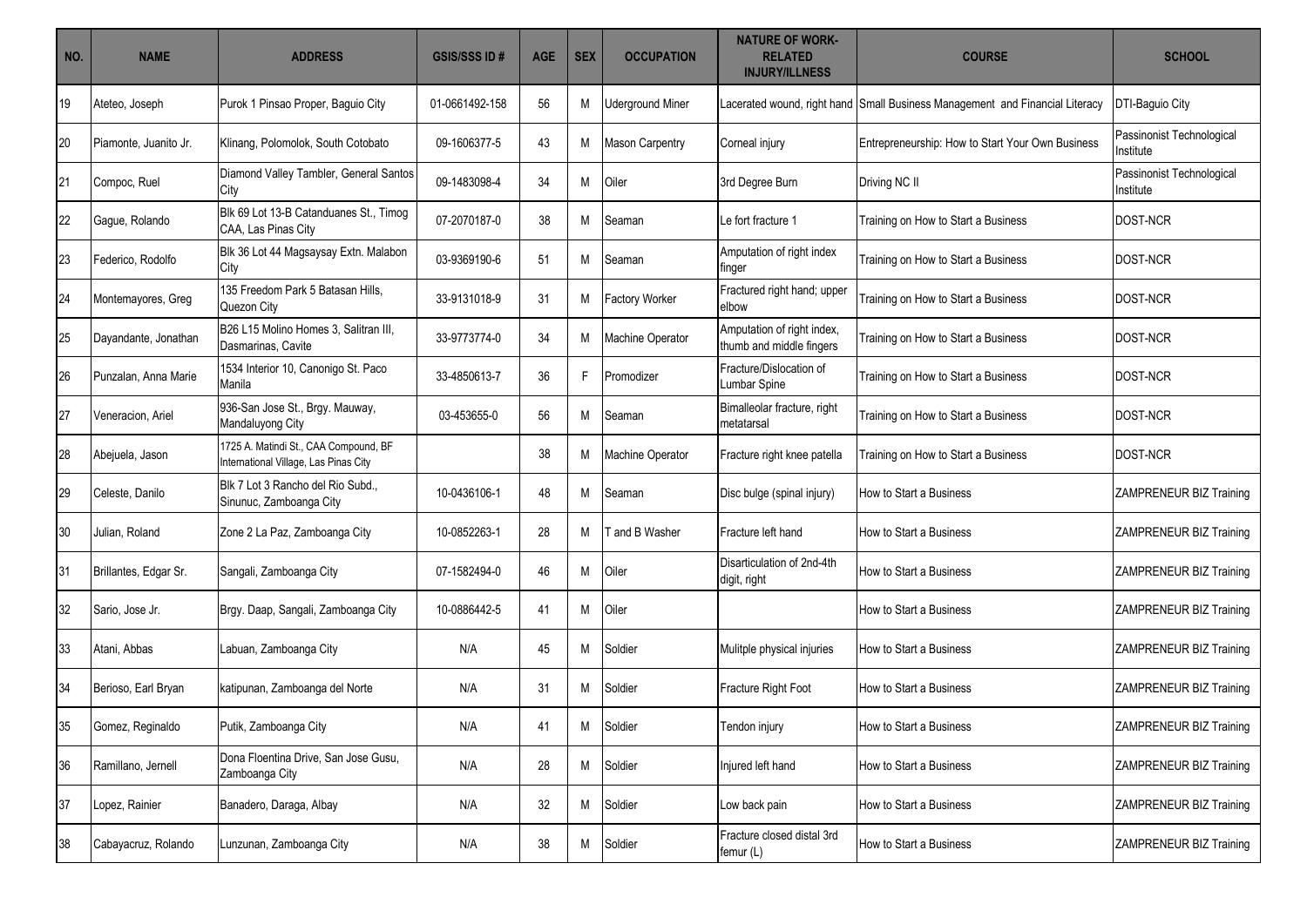| NO. | <b>NAME</b>              | <b>ADDRESS</b>                                                          | <b>GSIS/SSS ID#</b> | <b>AGE</b> | <b>SEX</b> | <b>OCCUPATION</b>          | <b>NATURE OF WORK-</b><br><b>RELATED</b><br><b>INJURY/ILLNESS</b> | <b>COURSE</b>                                                                                                                                                                                | <b>SCHOOL</b>                                                            |
|-----|--------------------------|-------------------------------------------------------------------------|---------------------|------------|------------|----------------------------|-------------------------------------------------------------------|----------------------------------------------------------------------------------------------------------------------------------------------------------------------------------------------|--------------------------------------------------------------------------|
| 39  | Vilbar, Michael          | Kauswagan, Mabuhay, Zamboanga<br>Sibugay                                | N/A                 | 28         | M          | Soldier                    | Temporomandibular Joint<br>Dysfunction                            | How to Start a Business                                                                                                                                                                      | <b>ZAMPRENEUR BIZ Training</b>                                           |
| 40  | Abayon, Ronald           | Sta. Clara, Lamita City, Basilan                                        | N/A                 | 28         | M          | Soldier                    | <b>Bell's Palsy</b>                                               | How to Start a Business                                                                                                                                                                      | <b>ZAMPRENEUR BIZ Training</b>                                           |
| 41  | Montero, Jason           | Country Home, Ayala, Zamboanga City                                     | 34-0752315-8        | 33         | M          | <b>Basket Tagger</b>       | Amputaion of right 5th digit<br>finger                            | How to Start a Business                                                                                                                                                                      | <b>ZAMPRENEUR BIZ Training</b>                                           |
| 42  | Alejandro, Vincent       | Purok 8 Sinunuc, Zamboanga City                                         | <b>AFP</b>          | 31         | M          | Army-Unifomed<br>Personnel | Wounded in Action                                                 | How to Start a Business                                                                                                                                                                      | ZAMPRENEUR BIZ Training                                                  |
| 43  | Sali, Al-Muktar          | Sinunuc, Zamboanga City                                                 | AFP                 | 46         | M          | Army-Unifomed<br>Personnel | Wounded in Action                                                 | How to Start a Business                                                                                                                                                                      | <b>ZAMPRENEUR BIZ Training</b>                                           |
| 44  | Pangasian, Junifel       | Rekobon Dumalinao, Zamboanga del Sur                                    | <b>AFP</b>          | 42         | M          | Army-Unifomed<br>Personnel | Wounded in Action                                                 | How to Start a Business                                                                                                                                                                      | <b>ZAMPRENEUR BIZ Training</b>                                           |
| 45  | Candido, Roly            | Pasobolong, Zamboanga City                                              | <b>AFP</b>          | 39         | M          | Army-Unifomed<br>Personnel | Wounded in Action                                                 | How to Start a Business                                                                                                                                                                      | <b>ZAMPRENEUR BIZ Training</b>                                           |
| 46  | Bartolome, Alan          | Malagutay, Zamboanga City                                               | AFP                 | 30         | M          | Army-Unifomed<br>Personnel | Wounded in Action                                                 | How to Start a Business                                                                                                                                                                      | ZAMPRENEUR BIZ Training                                                  |
| 47  | Akmad. Hasib             | Kasanyangan Bongao, Tawi-Tawi                                           | AFP                 | 50         | M          | Army-Unifomed<br>Personnel | Wounded in Action                                                 | How to Start a Business                                                                                                                                                                      | <b>ZAMPRENEUR BIZ Training</b>                                           |
| 48  | Busico, Christopher Leo  | Brgy. Oyan, Dapitan, Zamboanga del<br>Norte                             | N/A                 | 32         | M          | Soldier                    | Mulitple physical injuries                                        | How to Start a Business                                                                                                                                                                      | ZAMPRENEUR BIZ Training                                                  |
| 49  | Obamos, Ronnie           | Maasin, Zamboanga City                                                  | 10-1101699-8        | 23         | м          | Driver/Fisherman           | Above Knee Amputation (R) How to Start a Business                 |                                                                                                                                                                                              | ZAMPRENEUR BIZ Training                                                  |
| 50  | Samson, Nestor           | Masuhod drive, Tumaga, Zamboanga<br>City                                | 10-05185116-0       | 51         | м          | <b>Store Clerk</b>         | Amputation asterior index<br>finger $(R)$                         | How to Start a Business                                                                                                                                                                      | ZAMPRENEUR BIZ Training                                                  |
| 51  | Celo, Tactica Jr         | Arzadon, urban Poor, Recodo,<br>Zamboanga City                          | 10-0693602-5        | 28         | M          | Aachine Operator           | Amputation of right thumb                                         | How to Start a Business                                                                                                                                                                      | ZAMPRENEUR BIZ Training                                                  |
| 52  | Ongue, Jr. Rolando       | Guadalupe, Carcar City, Cebu                                            | 06-2468957-7        | 36         | M          | Warehouse Man              | <b>Bilateral frontal small</b><br>fracture lefort type III        | Entrepreneurial Development for Small Business and<br><b>Financial Awareness Seminar</b>                                                                                                     | DTI-Cebu                                                                 |
| 53  | Caldozo, Herminigildo M. | #24 Brgy. 2, Tibag, Calamba, Laguna                                     | 04-0363933-7        | 57         | M          | Production helper          | Amputated right, thumb and<br>little finger                       | Social Preparatiion, Productivity Enhancement<br>Training Progam (Small Business Management) and<br>Dish Washing Liquid Soan Making Seminar<br>Social Preparatiion, Productivity Enhancement | ECC 4A, RTWPB 4A and<br><b>ODWAPI CALABARZON</b><br>ECC 4A, RIWPB 4A and |
| 54  | Garcia, Joselito N.      | Sitio Gitna, Brgy. Magdapio, Pagsanjan,<br>_aguna                       | 03-6403954-2        | 58         | м          | Chef Departe               | Fracture dislocation of<br>umbar spine                            | Training Progam (Small Business Management) and<br>Dish Washing Liquid Soan Making Seminar                                                                                                   | <b>ODWAPI CALABARZON</b><br>Chanter                                      |
| 55  | Orolfo, Jan Michael O.   | B2 L19 Ph1 Townsville Subd., Brgy. San<br>Antonio, Sto. Tomas, Batangas | 33-8429805-6        | 33         | М          | Oiler                      | Fracture of shaft or radius,<br>left                              | Social Preparatiion, Productivity Enhancement<br>Training Progam (Small Business Management) and<br>Dish Washing Liquid Soap Making Seminar                                                  | ECC 4A, RTWPB 4A and<br><b>ODWAPI CALABARZON</b><br>Chapter              |
| 56  | Pulido, Rudy N.          | P1 B24 L13 Caingin, Sta. Rosa, Laguna                                   | 04-1720078-1        | 55         | M          | Carpenter                  | Fracture of lower end of<br>radius                                | Social Preparatiion, Productivity Enhancement<br>Training Progam (Small Business Management) and<br>Dish Washing Liquid Soap Making Seminar                                                  | ECC 4A, RTWPB 4A and<br>ODWAPI CALABARZON<br>Chapter                     |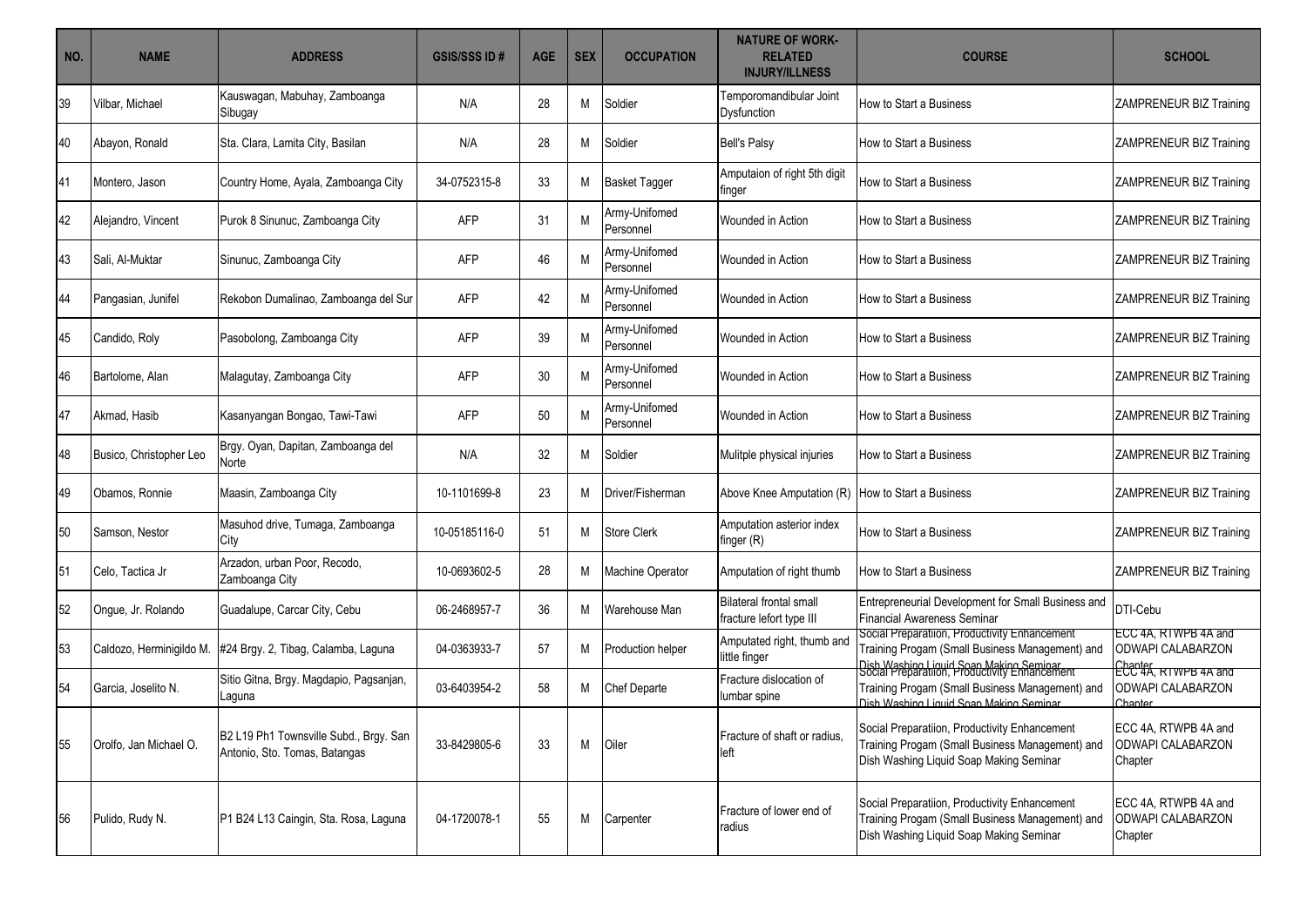| NO.          | <b>NAME</b>           | <b>ADDRESS</b>                                                   | <b>GSIS/SSS ID#</b> | <b>AGE</b> | <b>SEX</b> | <b>OCCUPATION</b>                             | <b>NATURE OF WORK-</b><br><b>RELATED</b><br><b>INJURY/ILLNESS</b>            | <b>COURSE</b>                                                                                                                               | <b>SCHOOL</b>                                               |
|--------------|-----------------------|------------------------------------------------------------------|---------------------|------------|------------|-----------------------------------------------|------------------------------------------------------------------------------|---------------------------------------------------------------------------------------------------------------------------------------------|-------------------------------------------------------------|
| 57           | Rasonabe, Adelo O.    | B19 L18 San Isidro heights Ph2, Banlic,<br>Cabuyao, Laguna       | 04-3489740-7        | 44         | М          | Bosun                                         | Wrist wound laceration, 1st<br>webspace and ulnar aspect<br>palm, right hand | Social Preparatiion, Productivity Enhancement<br>Training Progam (Small Business Management) and<br>Dish Washing Liquid Soap Making Seminar | ECC 4A, RTWPB 4A and<br><b>ODWAPI CALABARZON</b><br>Chapter |
| 58           | Cuenca, Rofelle M.    | 228 F. Marino St. Lakeside Park Subd.,<br>San Pablo City, Laguna | 33-7204249-2        | 33         | F          | Ordinary seawoman                             | Carpal tunnel syndrome                                                       | Social Preparatiion, Productivity Enhancement<br>Training Progam (Small Business Management) and<br>Dish Washing Liquid Soap Making Seminar | ECC 4A, RTWPB 4A and<br><b>ODWAPI CALABARZON</b><br>Chapter |
| 59           | Fernandez, Allan S.   | #73 Central 2, Gatid, Sta. Cruz, Laguna                          | 04-0706429-6        | 52         | M          | Chief butcher                                 | Lower back pain                                                              | Social Preparatiion, Productivity Enhancement<br>Training Progam (Small Business Management)                                                | ECC 4A and RTWPB 4A                                         |
| 60           | Sarmiento, Aljohn G.  | Sta. Cecilia, Parian, Calamba, Laguna                            | 04-1843973-9        | 28         | M          | Facilities electrician                        | Fracture of shaft of femur.<br>left                                          | Social Preparatiion, Productivity Enhancement<br>Training Progam (Small Business Management)                                                | ECC 4A and RTWPB 4A                                         |
| 61           | Abordo, April A.      | Biya St. Sto. Anghel Norte, Sta. Cruz,<br>Laguna                 | 04-2033841-7        | 29         | F          | Machine Operator                              | Traumatic brain injury                                                       | Social Preparatiion, Productivity Enhancement<br>Training Progam (Small Business Management)                                                | ECC 4A and RTWPB 4A                                         |
| 62           | Suazo, Roman A.       | 278 Brgy. Talangan, Nagcarlan, Laguna                            | 04-0825524-0        | 46         | М          | Electrician                                   | Fracture dislocation of right<br>arm                                         | Dish washing liquid soap making seminar                                                                                                     | ODWAPI CALABARZON<br>chapter                                |
| 63           | Lovino. Ritchie T.    | Brgy. San Jose, Calamba City, Laguna                             | 07-2487465-1        | 28         | М          | Maintenance                                   | Left hand fracture                                                           | Dish washing liquid soap making seminar                                                                                                     | ODWAPI CALABARZON<br>chapter                                |
| <b>MARCH</b> |                       |                                                                  |                     |            |            |                                               |                                                                              |                                                                                                                                             |                                                             |
| 64           | Fortunado, Jussel Kim | 1710 Limkakeng Subdivision Guadalupe<br>Cebu City                | 06-2448663-1        | 32         | М          | <b>Company Driver</b>                         | Amputation of left hand                                                      | Entrepreneurial Development for Small Business and<br><b>Financial Awareness Seminar</b>                                                    | DTI-Cebu                                                    |
| 65           | Mabuyao, Fortunato    | Blk 16 Lot 19 Yusa Ville Sinawal, General<br>Santos City         | 09-0629255-6        | 55         | М          | Supervisor                                    | Multiple abrasion secondary to<br>vehicular accident                         | Entrepreneurship: How to Start Your Own Business                                                                                            | Passionist Technological<br>Institute                       |
| 66           | Adan, Edward          | Purok 13-A Blk 1 Barangay Fatima,<br>General Santos City         | 09-3994651-0        | 20         | М          | Storage Worker                                |                                                                              | Colle's fracture intra articular Entrepreneurship: How to Start Your Own Business                                                           | Passionist Technological<br>Institute                       |
| 67           | Calderon, Alfie       | Cahilsot Village, Calumpang, General<br>Santos City              | 09-2522087-1        | 33         | M          | <b>Production Worker</b>                      | Head injury secondary to<br>vehicular accident                               | Entrepreneurship: How to Start Your Own Business                                                                                            | Passionist Technological<br>Institute                       |
| 68           | Balaoro, Erwina       | Purok San Lorenzo, Brgy. Apopong,<br>General Santos City         | 09-3728419-3        | 38         | F          | <b>Production Worker</b>                      | Injured right leg                                                            | Entrepreneurship: How to Start Your Own Business                                                                                            | Passionist Technological<br>Institute                       |
| 69           | Rosario, Hydie        | Newagac, Gattaran, Cagayan                                       | 33-7944157-5        | 37         | М          | Conductor                                     | Fracture at the right arm                                                    | Entrepreneurial Development Training on Small<br><b>Business Management</b>                                                                 | NRCO Region 2                                               |
| 70           | Villonico, Edison     | Zone 3, Alimanao, Peñablanca, Cagayan                            | 01-0946912-8        | 52         | M          | Heavy equipment<br>mechanic                   | Fracture at the left wrist                                                   | Entrepreneurial Development Training on Small<br><b>Business Management</b>                                                                 | NRCO Region 2                                               |
| 71           | Pacris, Almon Rizal   | Masisit, Sanchez Mira, Cagayan                                   | 01-1200015-0        | 43         | М          | <b>Collection Officer</b>                     | Head injury                                                                  | Entrepreneurial Development Training on Small<br><b>Business Management</b>                                                                 | NRCO Region 2                                               |
| 72           | Apostol, Tomas        | Blk 34 lot 6 Rio Del Grande Subd., Enrile,<br>Cag.               | 20-0456535-5        | 36         | M          | Social Welfare<br>Assistant                   | Fracture closed distal 3rd<br>raidius (L)                                    | Entrepreneurial Development Training on Small<br><b>Business Management</b>                                                                 | NRCO Region 2                                               |
| 73           | Tuddao, Franco        | RG VILLAGE, Ugac Norte, Tuguegarao<br>City                       | 20-0370055-6        | 35         | M          | Policeman (Beat Patrol) Fracture (knee right) |                                                                              | Entrepreneurial Development Training on Small<br><b>Business Management</b>                                                                 | NRCO Region 2                                               |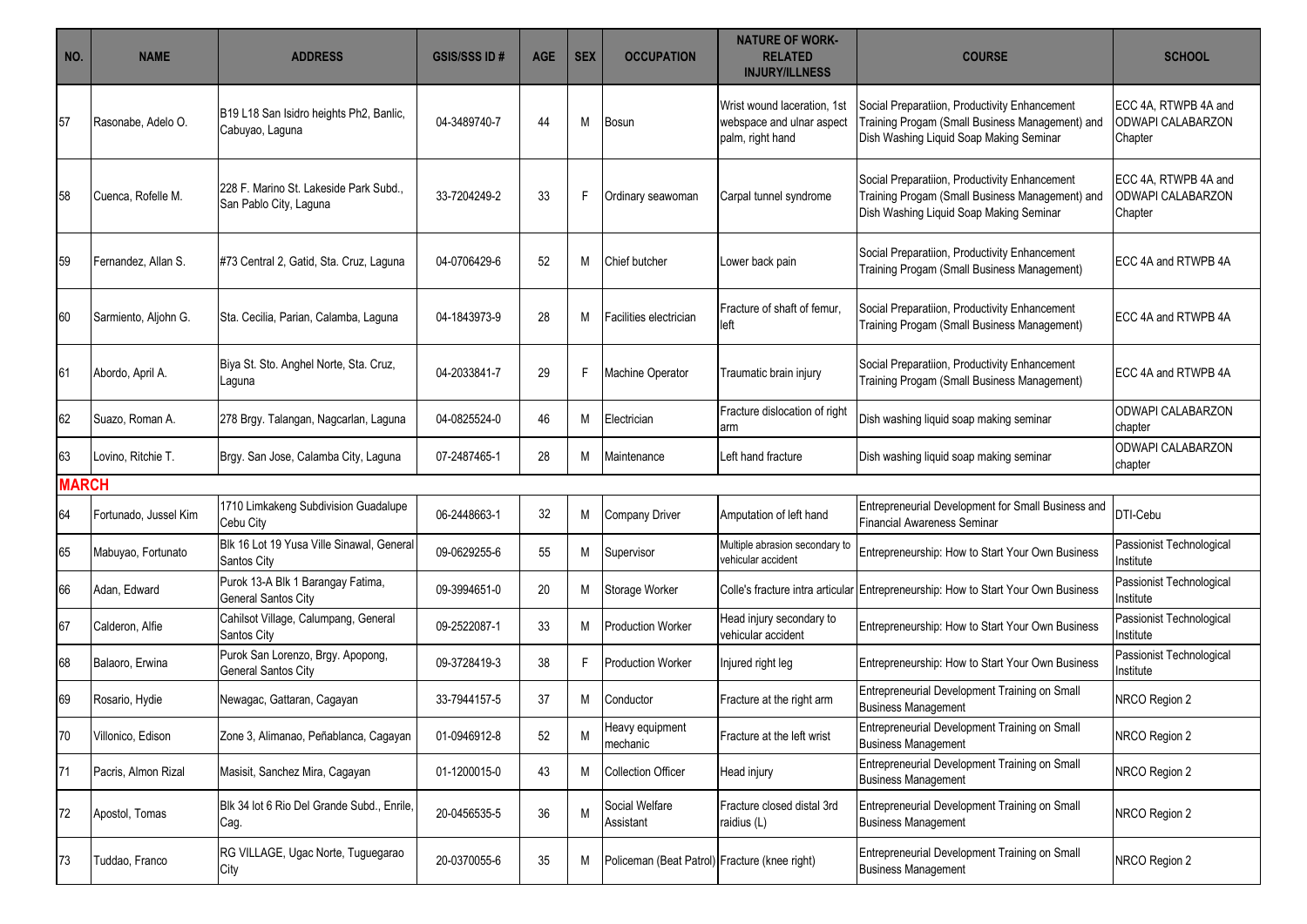| NO.          | <b>NAME</b>            | <b>ADDRESS</b>                                             | <b>GSIS/SSS ID#</b> | <b>AGE</b> | <b>SEX</b> | <b>OCCUPATION</b>       | <b>NATURE OF WORK-</b><br><b>RELATED</b><br><b>INJURY/ILLNESS</b>                       | <b>COURSE</b>                                                               | <b>SCHOOL</b>                         |
|--------------|------------------------|------------------------------------------------------------|---------------------|------------|------------|-------------------------|-----------------------------------------------------------------------------------------|-----------------------------------------------------------------------------|---------------------------------------|
| 74           | Rivera, Emmanuel       | Purok Santan, Lucban, Abulug, Cagayan                      | 20-0222402-2        | 51         | M          | Police Officer (SPO3)   | Post stroke psychosis                                                                   | Entrepreneurial Development Training on Small<br><b>Business Management</b> | NRCO Region 2                         |
| 75           | Bergado, Rene          | Temblique, Baggao, Cagayan                                 | 34-0705329-1        | 30         | M          | RAC Technician          | Fracture at the right leg                                                               | Entrepreneurial Development Training on Small<br><b>Business Management</b> | NRCO Region 2                         |
| 76           | Dela Cruz, Noriel Marn | Amulung, Cagayan                                           | 20-0217798-9        | 38         | M          | Administrative Aide I   | Fracture at the right clavicle                                                          | Entrepreneurial Development Training on Small<br><b>Business Management</b> | NRCO Region 2                         |
| 77           | Sacramed, Samuel       | Pukel, Callungan, Sanchez Mira,<br>Cagayan                 | 01-1671465-9        | 31         | M          | Animal Technician       | Right leg injury                                                                        | Entrepreneurial Development Training on Small<br><b>Business Management</b> | NRCO Region 2                         |
| 78           | Talay, Joel            | Zone 1 Ilury Norte, Rizal, Cagayan                         | 20-0354650-8        | 49         | M          | Fireman (F02)           | fracture right occipitoparietal<br>bone, left zygomatic arch<br>secondary to motorcycle | Entrepreneurial Development Training on Small<br><b>Business Management</b> | NRCO Region 2                         |
| 79           | Balubal, Felicidad     | Libag Norte, Tuguegarao City                               | 20-0228979-5        | 62         | F          | Clerk processor         | RHD-S/P Mitral Value<br>Implantation                                                    | Entrepreneurial Development Training on Small<br><b>Business Management</b> | NRCO Region 2                         |
| 80           | Perez. Romeo           | B6 Lot 4 Deca Homes Grand Vale, San<br>Felipe, Naga City   | 05-0553641-9        | 44         | M          | Teller                  | Loss of left eye                                                                        | Bread & Pastry Production NC II                                             | Kolping Society Philippines,<br>Inc.  |
| 81           | Martinez, Ariel        | 0659 Proper Brgy. Cawag, Subic,<br>Zambales                | 02-2338276-7        | 31         | M          | <b>Crane Operator</b>   |                                                                                         | Amputation of right mid-foot Starting and Managing a Small Business         | DTI-Pampanga                          |
| 82           | Anguay, Robert         | Purok 2 Brgy. Ladol Alabel, Sarangani                      | 09-2380441-9        | 46         | M          | Leadman                 | Cevical and Lumbar Spasm                                                                | Entrepreneurship: How to Start Your Own Business                            | Passionist Technological<br>Institute |
| 83           | Gallinero, Jerwin      | Purok 14 Poblacion, Tupi, South<br>Cotobato                | 09-3295323-5        | 32         | M          | Driver/Technician       | Mangled limb-upper<br>extremity left                                                    | Entrepreneurship: How to Start Your Own Business                            | Passionist Technological<br>Institute |
| 84           | Maghanoy, Sergia       | Champaca Poblacion, Polomolok, South<br>Cotobato           | 09-0664941-3        | 57         | F          | Checker                 | Injured both legs                                                                       | Entrepreneurship: How to Start Your Own Business                            | Passionist Technological<br>nstitute  |
| <b>APRIL</b> |                        |                                                            |                     |            |            |                         |                                                                                         |                                                                             |                                       |
| 85           | Galvez, Tyronne Jeff   | 1070 Ligaya St., Malabanias, Angeles<br>City               | 02-2398864-0        | 33         | M          | Marketing Sales Officer | Fracture arm, shoulder and<br>back                                                      | Starting and Managing a Small Business                                      | DTI-Pampanga                          |
| 86           | Derige, Edgardo        | #320 Country Club Village, Baguio City                     | 01-1175817-3        | 41         | M          | Kitchen Helper          | Burn                                                                                    | Small Business Management and Financial Literacy                            | DTI-Baguio City                       |
| 87           | Duran, Ronan           | Purok 7 Tungao, Butuan City                                | 08-0870674-2        | 40         | М          | Able Seaman             | Lumbar Disc Herniation                                                                  | Refrigeration and Airconditioning                                           | ALS-Agusan National High<br>School    |
| 88           | Garrdio, Jessie        | Purok 16 Boongan, Butuan City                              | 08-0626922-3        | 59         | M          | Security Guard          | Contusion left shoulder                                                                 | <b>Hog Raising</b>                                                          | B-Meg, Butuan City                    |
| 89           | Potenciando, Edmundo   | Buyugan 3 Rosario, Agusan del Sur                          | 08-0585577-7        | 57         | Μ          | Lineman                 | Wound dorsal hand left                                                                  | <b>Hog Raising</b>                                                          | B-Meg, Butuan City                    |
| 90           | Ranara, Leoncio        | Purok Madasigon, Kibungsod,<br>Magsaysay, Misamis Oriental | 10-0978219-5        | 50         | М          | <b>PUB Driver</b>       | Acute posterior nip<br>dislocation, right; mangled<br>right leg                         | <b>Hog Raising</b>                                                          | B-Meg, Butuan City                    |
| 91           | Chintez, Patrick       | Purok 5 Lumbocan, Butuan City                              | 08-1595952-4        | 28         | Μ          | Machine Operator        | Fracture clavicle                                                                       | <b>Hog Raising</b>                                                          | B-Meg, Butuan City                    |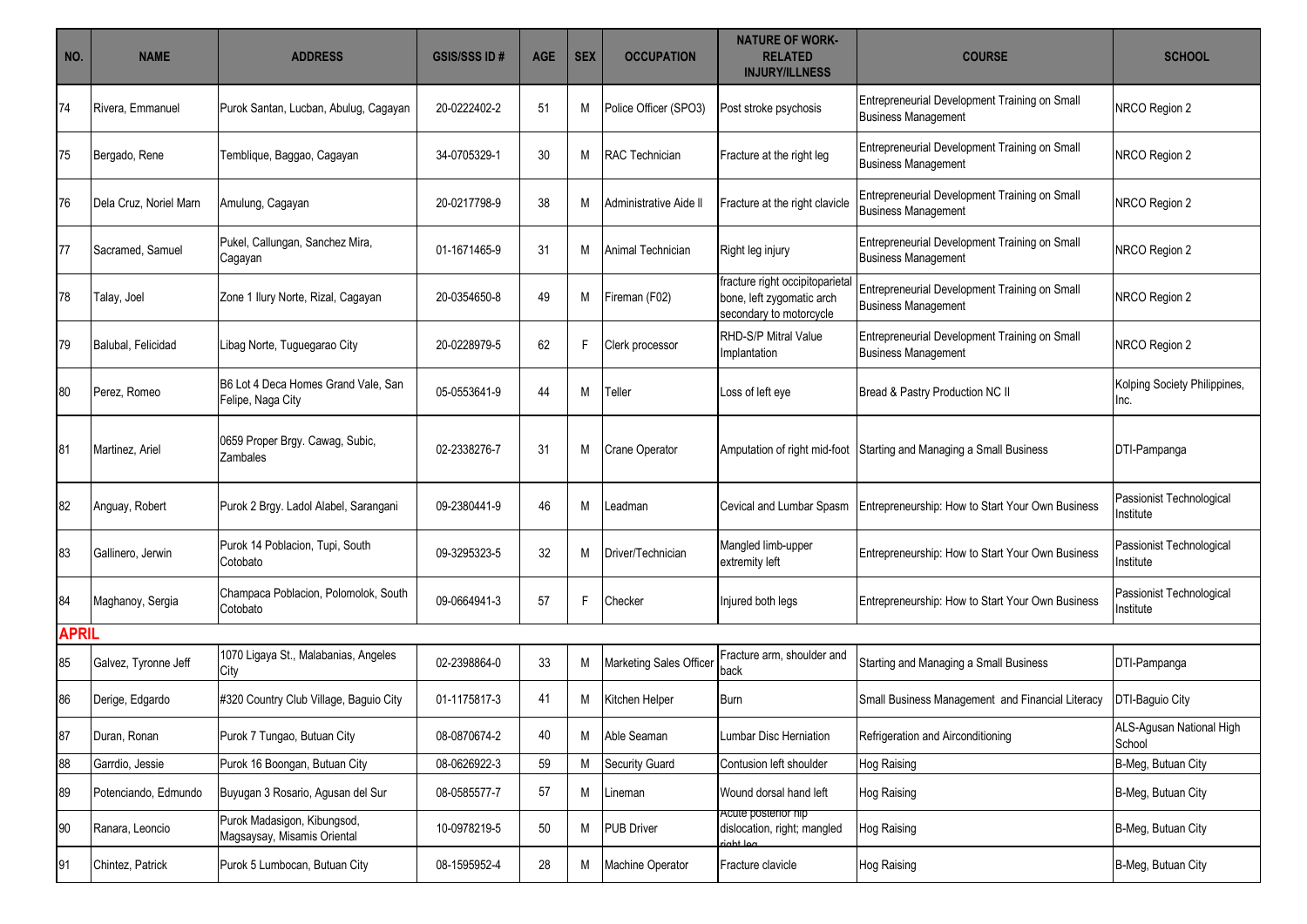| NO.         | <b>NAME</b>          | <b>ADDRESS</b>                                                                         | <b>GSIS/SSS ID#</b> | <b>AGE</b> | <b>SEX</b> | <b>OCCUPATION</b>                         | <b>NATURE OF WORK-</b><br><b>RELATED</b><br><b>INJURY/ILLNESS</b> | <b>COURSE</b>                                                                     | <b>SCHOOL</b>                |
|-------------|----------------------|----------------------------------------------------------------------------------------|---------------------|------------|------------|-------------------------------------------|-------------------------------------------------------------------|-----------------------------------------------------------------------------------|------------------------------|
| 92          | Maco, Cherryl        | Purok 3 Osmena Brgy. Banza, Butuan City                                                | 08-2598785-8        | 42         | F          | Reveicer (Factory<br>(Worker              | Amputation of left fingers                                        | <b>Hog Raising</b>                                                                | B-Meg, Butuan City           |
| 93          | Anova, Chovanly      | Purok 7 Ata-atahon, Nasipit, Agusan del<br>Norte                                       | 08-1909753-4        | 28         | M          | eader Edger Machine                       | Complete fracture right<br>clavicle                               | <b>Hog Raising</b>                                                                | B-Meg, Butuan City           |
| 94          | Gregay, Oliver       | Purok 3 Osmena, Banza, Butuan City                                                     | 08-1392933-6        | 35         | M          | Hot Press Operator                        | Muscle strain, neck anf<br>shoulder                               | <b>Hog Raising</b>                                                                | B-Meg, Butuan City           |
| 95          | Ebuenga, Junia       | #053 Granite Rock Alley, Lower Rock<br>Quarry, Baguio City                             | 01-0636962-9        | 60         | F.         | Machine Operator                          | Avulsion fracture, greater<br>tuberosity right humerous           | Small Business Management and Financial Literacy                                  | DTI-Baguio City              |
| 96          | Banosan, William     | 244 Holyghost Extension, Baguio City                                                   | 01-0578077-5        | 56         | M          | Miner                                     | Hearing loss                                                      | Small Business Management and Financial Literacy                                  | DTI-Baguio City              |
| 97          | Annaway, Moises      | #287A Benin 1Purok 3, Pinsao<br>Prope, Baguio City                                     | 01-0865772-4        | 60         | M          | Miner/Mechanic                            | Noise induced hearing loss                                        | Small Business Management and Financial Literacy                                  | DTI-Baguio City              |
| 98          | Tagulao, Roderick    | Heliport Philex Mine Corp., Padcal, Tuba,<br>Benguet                                   | 02-1814887-7        | 38         | M          | Mechanic                                  | Blasting injury, left hand                                        | Small Business Management and Financial Literacy                                  | DTI-Baguio City              |
| 99          | Soriano, Alfonso     | #062 Purok 28 Upper Irisan, Baguio City                                                | 01-0436593-9        | 60         | M          | Miner                                     | Incised wound, left thumb                                         | Small Business Management and Financial Literacy                                  | DTI-Baguio City              |
| 100         | Magana, Renato       | Sta. Lucia, Magalang, Pampanga                                                         | 34-1786426-3        | 26         | M          | <b>Machine Operator</b>                   | Amputation of left index<br>finger                                | Small Business Management Seminar                                                 | DTI-Pampanga                 |
| 101         | Aragones, Eduardo    | Purok 6 Brgy Linusungan, San Marcelino,<br>Zambales                                    | N/A                 | 62         | M          | Army-Unifomed<br>Personnel                | Blind, left eye                                                   | Starting and Managing a Small Business                                            | DTI-Pampanga                 |
| <b>MAY</b>  |                      |                                                                                        |                     |            |            |                                           |                                                                   |                                                                                   |                              |
| 102         | Orlain, Hilbert      | 14840 Balaba Phase 2 Dau, Mabalacat,<br>Pampanga                                       | 34-1591658-2        | 37         | M          | Overhead Crane<br>Operator                |                                                                   | Small Business Management Seminar                                                 | DTI-Pampanga                 |
| 103         | Calilung, Zane Jose  | BZZ LTU VIENNA St., MEtro Clark Homes<br>Subd., Sapang Biabas, Mabalacat,<br>Damananga | 02-3234591-4        | 26         | M          | Factory worker                            | Amputation of right ring<br>finger                                | Small Business Management Seminar                                                 | DTI-Pampanga                 |
| 104         | Nuqui, Leonilo       | B22 I40 35 St., Phase 2, Mapadpad<br>Resit, Mabalacat, Pampanga                        | 02-2246297-6        | 37         | M          | Welder                                    | Fracture left foot and wound<br>on left arm                       | Starting and Managing a Small Business                                            | DTI-Pampanga                 |
| 105         | Llido, Jeovanni Dawn | Masea Compd. R. Castillo St., Agdao,<br>Davao City                                     | 09-2513104-1        | 32         | M          | Machine Operator                          | Amputation of middle finger,<br>left                              | Computer Systems Servicing NC II                                                  | Core Institute of Technology |
| 106         | Papas, Enrique       | Kamagayan, Parilos, Carcar City, Cebu                                                  | 06-1437783-1        | 41         | M          | Mechanic/Welder                           | Amputation of limb, above<br>the knee, right                      | Entrepreneurial Development for Small Business and<br>Financial Awareness Seminar | DTI-Cebu                     |
| 107         | Dayandayan, Geraldo  | Brgy. Pingag 2 Matlang, Isabel, Leyte                                                  | 06-1266682-9        | 47         | M          | Ladle Crane Operator                      | Chronic Low Back Pain                                             | How to Start a Small Business Through Business<br>Simulation                      | DTI-Leyte                    |
| 108         | Rigor, Walter Bruce  | 231 Real St., Poblacion, Albuera, Leyte                                                | 03-5993776-9        | 55         | M          | CDP3 Pastry                               | $L4-L5$                                                           | How to Start a Small Business Through Business<br>Simulation                      | DTI-Leyte                    |
| 109         | Melitante, Romeo     | Brgy. Matlang, Isabel, Leyte                                                           | 06-0682055-8        | 56         | M          | Maintenance Electrician Mangled left hand |                                                                   | How to Start a Small Business Through Business<br>Simulation                      | DTI-Leyte                    |
| 110         | Encarnado, Cesar     | Balud, Caoocan, Leyte                                                                  | 06-1263838-1        | 44         | M          | Seaman                                    | Angioplasty                                                       | How to Start a Small Business Through Business<br>Simulation                      | DTI-Leyte                    |
| <b>JUNE</b> |                      |                                                                                        |                     |            |            |                                           |                                                                   |                                                                                   |                              |
| 111         | Sarte, Rey           | Libertad, Isabel, Leyte                                                                | 06-2462497-2        | 31         | М          | Helper                                    | Hydrogen sulfide inhalation                                       | How to Start a Small Business Through Business<br>Simulation                      | DTI-Leyte                    |
| 112         | Montecillo, Ernie    | Zone IV De Los Santos St. Brgy Balud<br>Capoocan, Leyte                                | 33-8235581-0        | 41         | Μ          | Oiler                                     | Fracture of left elbow/ Pain<br>swelling my right knee            | How to Start a Small Business Through Business<br>Simulation                      | DTI-Leyte                    |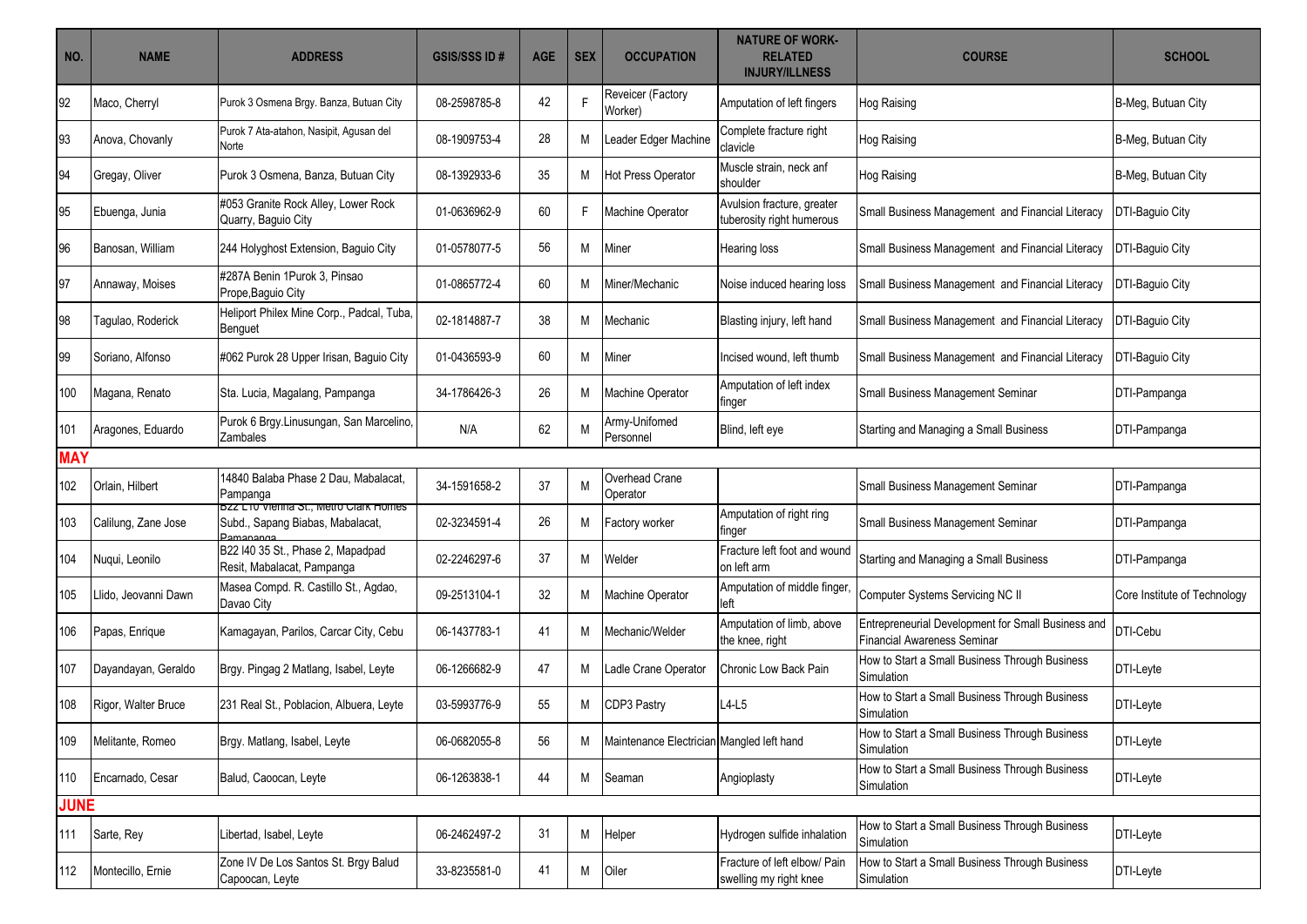| NO.         | <b>NAME</b>             | <b>ADDRESS</b>                                                     | <b>GSIS/SSS ID#</b> | <b>AGE</b> | <b>SEX</b> | <b>OCCUPATION</b>              | <b>NATURE OF WORK-</b><br><b>RELATED</b><br><b>INJURY/ILLNESS</b>                               | <b>COURSE</b>                                                                            | <b>SCHOOL</b>                                   |
|-------------|-------------------------|--------------------------------------------------------------------|---------------------|------------|------------|--------------------------------|-------------------------------------------------------------------------------------------------|------------------------------------------------------------------------------------------|-------------------------------------------------|
| 113         | Sabas, Narciso          | Liporada St. Pob. Merida, Leyte                                    | 06-0763347-2        | 55         | M          | H.E.O/Driver                   | Spinal operation                                                                                | How to Start a Small Business Through Business<br>Simulation                             | DTI-Leyte                                       |
| 114         | Sevilla, Junard         | Pasil Bilwang, Isabel, Leyte                                       | 06-2693526-1        | 35         | M          | Helper                         | Amputation fingers with<br>avulsed skin and fracture                                            | How to Start a Small Business Through Business<br>Simulation                             | DTI-Leyte                                       |
| 115         | Ricablanca, Alex        | New Bohol, Calumpang, General Santos<br>City                       | 09-2612423-5        | 32         | M          | Maintenance                    | Fracture right ribs                                                                             | Automotive Transport Services NC I                                                       | Passionist Technological<br>Institute           |
| 116         | Faller, Carol Jane      | #1021 Chesa St. Lourdes San Francisco<br>Mabalacay City Pampanga   | 02-265423-6         | 27         | M          | Factory operator               | Contact dermatitis                                                                              | Starting and Managing a Small Business                                                   | DTI-Pampanga                                    |
| 117         | Ramos, Armie            | #6074 4th St. Marisol Angeles City<br>Pampanga                     | 02-2119667-0        | 32         | M          | Factory operator               | Lacerated wound second<br>digit left hand                                                       | Starting and Managing a Small Business                                                   | DIT-Pampanga                                    |
| 118         | Ulanday, Efren          | Sitio Bumasgao Poblacion, Tuba Benguet                             | 01-0488211-1        | 63         | M          | Underground mine<br>mechanic   | Haering noss                                                                                    | Small Business Management and Financial Literacy                                         | <b>DIT-Benguet</b>                              |
| 119         | Arabejo, Dexie          | #14. P. Guevarra St. West Modern Site,<br>Aurora Hill, Baguio City | 01-2499872-6        | 39         | M          | Cook, house keeper             | Fracture, shaft of humerus,<br>left (upper arm)                                                 | Small Business Management & Financial Literacy                                           | <b>DIT-Benquet</b>                              |
| 120         | Sibal, Manuel           | Marcos Viilage, Sitio Pulang Lupa,<br>Mabalacat City Pampanga      | 02-1455778-9        | 60         | M          | Maintenance                    |                                                                                                 | Cut on left face near the eye Small Business Management Seminar                          | DIT-Pampanga                                    |
| 121         | Degamo, Marlon          | Ouano Compound, Looc Mandaue City<br>Cebu                          | 06-4062932-0        | 36         | M          | Machine Operator               | Traumatic amputation of<br>midfoot right                                                        | Entrepreneurial Development for Small Business and<br>Financial Awareness Seminar        | DTI-Cebu                                        |
| 122         | Ichon, Joel             | Lower Malibu-A Subongdalkuy, Mandaue<br>City                       | 06-1843333          | 48         | M          | Welder / Machanic              | Fracture ŏpen IIIA complete<br>displaced dista third tibia,                                     | Entrepreneurial Development for Small Business and<br>Financial Awareness Seminar        | DTI-Cebu                                        |
| 123         | Montigo, Rexy           | Itabura St. Poblacion Pardo Cebu City                              | 06-3119049-9        | 33         | M          | Messenger                      | Fraumaticamputatiemoral<br>neck right, fracture open<br>taceH <del>lea would form in righ</del> | Entrepreneurial Development for Small Business and<br><b>Financial Awareness Seminar</b> | DTI-Cebu                                        |
| 124         | Perolino, Charlie       | Sitio Manga, Jugan Consolacion Cebu                                | 06-0950596-4        | 55         | M          | <b>Safety Engineer</b>         | clegloving of distal phalanx<br>2nd finger right ampution of                                    | How to Start Your Own Business                                                           | DIT-Cebu                                        |
| 125         | Garcia, Darwin          | Malinang, Cabiten, Mankayan, Benguet                               | 0111-5717011-2      | 29         | M          | <b>Drill Helper</b>            | Multiple injuries                                                                               | Small Business Management and Financial Literacy                                         | DTI-Baguio City                                 |
| 126         | Diaz, Albert Nonie      | 1680 Balic-balic, Sta. Rita, Olongapo City                         | 02-0943145-4        | 45         | M          | Driver                         | Gap Non-Union Humerous<br>Left                                                                  | Starting and Managing a Small Business                                                   | DIT-Pampanga                                    |
| 127         | Del Mundo, Jastine AJ   | 376 San Vicente, Macabee, Pampanga                                 | 02-3933876-3        | 25         | M          | Lineman                        | Amputated                                                                                       | Starting and Managing a Small Business                                                   | DIT-Pampanga                                    |
| 128         | Tuerto, Bernard Anthony | B62 L27 58th St., Mawaque<br>Resettlement, Mabalacat, Pampanga     | 02-2714452-9        | 29         | M          | <b>Tire Bundler</b>            | Open fracture, left ankle                                                                       | Starting and Managing a Small Business                                                   | DIT-Pampanga                                    |
| <b>JULY</b> |                         |                                                                    |                     |            |            |                                |                                                                                                 |                                                                                          |                                                 |
| 129         | Dumpit, Eugenio Jr.     | #125 Taberna, Bauang, La Union                                     | 01-2543264-7        | 24         | M          | Helper                         |                                                                                                 | Lacerated wound, right foot Swine and Goat Raising Mgmt Seminar                          | LGU-Bauang, La Union                            |
| 130         | Valmonte, Richard       | Brgy. Balidbid, Salcedo, Ilocos Sur                                | 33-8078181-3        | 34         |            | M Bus Conductor                | Mangled right foot; lacerated<br>wound left foor                                                | Swine and Goat Raising Mgmt Seminar                                                      | LGU-Bauang, La Union                            |
| 131         | Verbo, Vernon           | Gusing Norte, Naguillian, La Union                                 | 01-2158573-4        | 39         | M          | Mason                          | Fracture both legs                                                                              | Small Business Management & Financial Literacy                                           | DTI-Region 1                                    |
| 132         | Abugan, Ferdinand       | 12 Purok 22, San Carlos Heights, Irisan,<br><b>Baguio City</b>     | 33-1740662-4        | 45         | M          | Telecom Technician             | 2nd Degree Burn, upper limb<br>right                                                            | Digital Imaging Design Using Adobe Photoshop                                             | National Inst. of Information<br>and Technology |
| 133         | Mejia, Hector           | 3279 Cacamilingan Norte, Camiling,<br>Tarlac                       | 02-3227848-0        | 49         | M          | <b>Building Capacity Asst.</b> | Right leg injury                                                                                | Starting and Managing a Small Business                                                   | DIT-Pampanga                                    |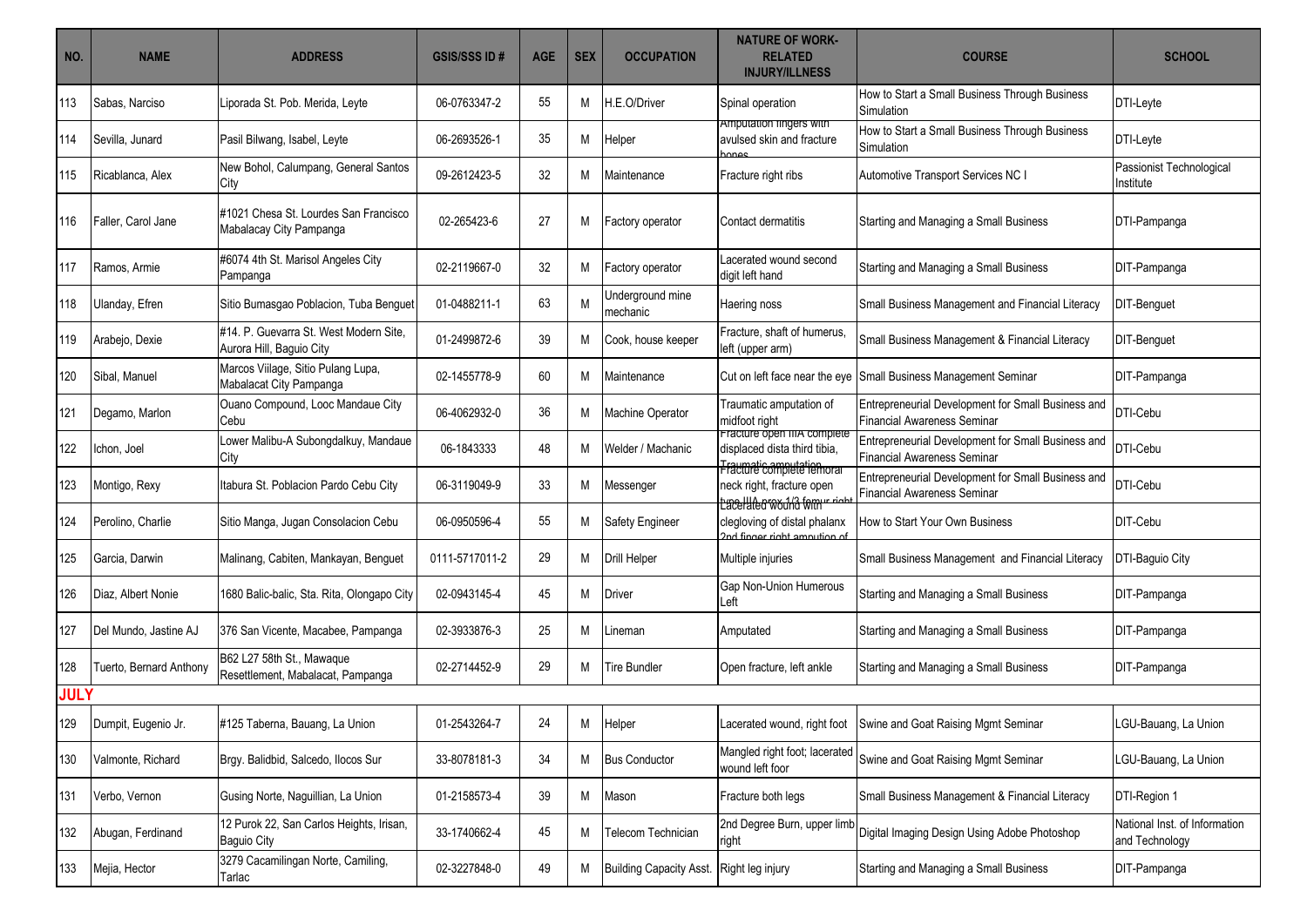| NO. | <b>NAME</b>           | <b>ADDRESS</b>                                                   | <b>GSIS/SSS ID#</b> | <b>AGE</b> | <b>SEX</b> | <b>OCCUPATION</b>         | <b>NATURE OF WORK-</b><br><b>RELATED</b><br><b>INJURY/ILLNESS</b>          | <b>COURSE</b>                                                                       | <b>SCHOOL</b>   |
|-----|-----------------------|------------------------------------------------------------------|---------------------|------------|------------|---------------------------|----------------------------------------------------------------------------|-------------------------------------------------------------------------------------|-----------------|
| 134 | Rivero, Jerry         | 63 -1 MI. Quezon St., Purok 5, New<br>Lower Bicutan, Taguig City | 03-7307957-7        | 57         | M          | Welder                    | Fracture dislocation cervical<br>spine                                     | How to Start Your Own Business and Simple<br>Bookkeeping                            | DOST-NCR        |
| 135 | Ramirez, Danny        | 111 A Maginhawa St. FB Harrison, Pasay<br>City                   | 33-2175699-1        | 42         | M          | House Kepping             | CVA with persistent<br>Lemipaiser                                          | How to Start Your Own Business and Simple<br>Bookkeeping                            | <b>DOST-NCR</b> |
| 136 | Armenta, Roy          | Cabangan, Camalig, Albay                                         | 05-0477216-4        | 38         | M          | Collector                 | Fracture of shaft of femur,<br>right                                       | Financial Awareness Seminar and Small Business<br><b>Management Training</b>        | NRCO Region 5   |
| 137 | Gutierrez, Ruben      | Phase 5 Butag 6, Bulan, Sorsogon                                 | 03-7444570-2        | 51         | M          | Security Guard            | Below the knee amoutation<br>(R)                                           | Financial Awareness Seminar and Small Business<br><b>Management Training</b>        | NRCO Region 5   |
| 138 | Sempuego, Danilo      | Dona Conchita Subd., Del Rosario, Naga<br>City                   | 05-1042559-5        | 62         | M          | Lineman                   | Paralyzed both legs                                                        | Financial Awareness Seminar and Small Business<br><b>Management Training</b>        | NRCO Region 5   |
| 139 | Rivera, Randy         | Purok 7 Tuburan, Ligao City                                      | 05-0951497-4        | 37         | M          | Cook                      | Traumatic amputation                                                       | Financial Awareness Seminar and Small Business<br><b>Management Training</b>        | NRCO Region 5   |
| 140 | Morga, Leonila        | Blk 29 Imperial Rosmont Heights Sbd.,<br>Estanza, Legazpi City   | 2000031191          | 66         | E          | Court Stenographer III    | Fracture of right wrist                                                    | <b>Financial Awareness Seminar and Small Business</b><br><b>Management Training</b> | NRCO Region 5   |
| 141 | Abarquez, Lenny       | Prk. 2 Central Ilang, Davao City                                 | 09-3306541-3        | 42         | F          | Conveyor Operator         | Amputation of Right Thumb                                                  | Entrepreneurial Development Training with Financial<br>Awareness Seminar            | NRCO XI         |
| 142 | Milben Lagoniro       | Upper Panuntunga Prk. 9 Urban,<br>Tibungco, Davao City           | 09-1570030-1        | 47         | M          | <b>Baker</b>              | Lumbar Radiculopathy                                                       | Entrepreneurial Development Training with Financial<br>Awareness Seminar            | NRCO XI         |
| 143 | Edison Alberio        | Del Pilar Ext. Agdao, Davao City                                 | 09-1028098-1        | 46         | M          | Mechanic                  | Amputation Tip middle<br>Finger, Left                                      | Entrepreneurial Development Training with Financial<br>Awareness Seminar            | NRCO XI         |
| 144 | Raymark Zurita        | 13-2 Lakandula St., Agdao, Davao City                            | 09-3388895-9        | 24         | M          | Storekeeper               | Malleolar Fracture, Right                                                  | Entrepreneurial Development Training with Financial<br>Awareness Seminar            | NRCO XI         |
| 145 | Sulpicio Bulair, Jr.  | P-IB Macopya Monkayo, Compostella<br><b>Valley Province</b>      | 09-2764165-2        | 37         | M          | Laborer                   | Blunt Abdominal Trauma<br>Secondary to Vehicular<br>Crash                  | Entrepreneurial Development Training with Financial<br>Awareness Seminar            | NRCO XI         |
| 146 | Marlito Vital         | Santo Rosario Km. 12, Sasa, Davao City                           | 09-2633187-9        | 49         | M          | <b>Driver</b>             | Amputation of thumb and<br>index fingers, Right                            | Entrepreneurial Development Training with Financial<br>Awareness Seminar            | NRCO XI         |
| 147 | Flora Mae Degamon     | Prk. 11 Mahayahay, Tugbok, Davao City                            | 09-33805479         | 22         | F          | Saleslady                 | Amputation right ring finger                                               | Entrepreneurial Development Training with Financial<br>Awareness Seminar            | NRCO XI         |
| 148 | Samson Lim, Jr.       | Milan, Buhangin, Davao City                                      | 08-1249656-9        | 44         | M          | Carpenter                 | Fracture, Closed, M/3rd<br>Tibia Fibula (L)'                               | Entrepreneurial Development Training with Financial<br>Awareness Seminar            | NRCO XI         |
| 149 | Rudolfo Deliarte III  | Km. 10 Sasa, Davao City                                          | 33-7755066-2        | 37         | M          | Able Seaman               | <b>Both Calcaneus Axial</b>                                                | Entrepreneurial Development Training with Financial<br>Awareness Seminar            | NRCO XI         |
| 150 | Dennis Rodriguez      | NHA Buhangin, Davao City                                         | 06-3761403-4        | 26         | M          | Laborer                   | Amputationo of index,<br>middle and little fingers, Left Awareness Seminar | Entrepreneurial Development Training with Financial                                 | NRCO XI         |
| 151 | Joshua Bunhayag       | Prk. 2 Kiotoy Panabo City                                        | 09-3956510-8        | 33         | M          | Machine Operator          | Amputation Below Elbow,<br>Left                                            | Entrepreneurial Development Training with Financial<br>Awareness Seminar            | NRCO XI         |
| 152 | Pablo Cariño          | Brgy. Generoso St. 49, Obrero Davao<br>City                      | 09-1678917-2        | 47         | M          | Welder                    | fracture, closed, completed,<br>displaced, M/3 of fibula,<br>Right         | Entrepreneurial Development Training with Financial<br>Awareness Seminar            | NRCO XI         |
| 153 | Benjamin Rafael Solis | 403 Dalia St. Flores Village, Bangkal,<br>Davao City             | 09-1637841-5        | 43         | M          | Supervisor                | broken clavicle                                                            | Entrepreneurial Development Training with Financial<br>Awareness Seminar            | NRCO XI         |
| 154 | Florabelle Granada    | 136 Pluto St. GSIS Matina, Davao City                            | 09-1489826-9        | 42         | F.         | <b>Billing Specialist</b> | Carpal Tunnel Syndrome                                                     | Entrepreneurial Development Training with Financial<br>Awareness Seminar            | NRCO XI         |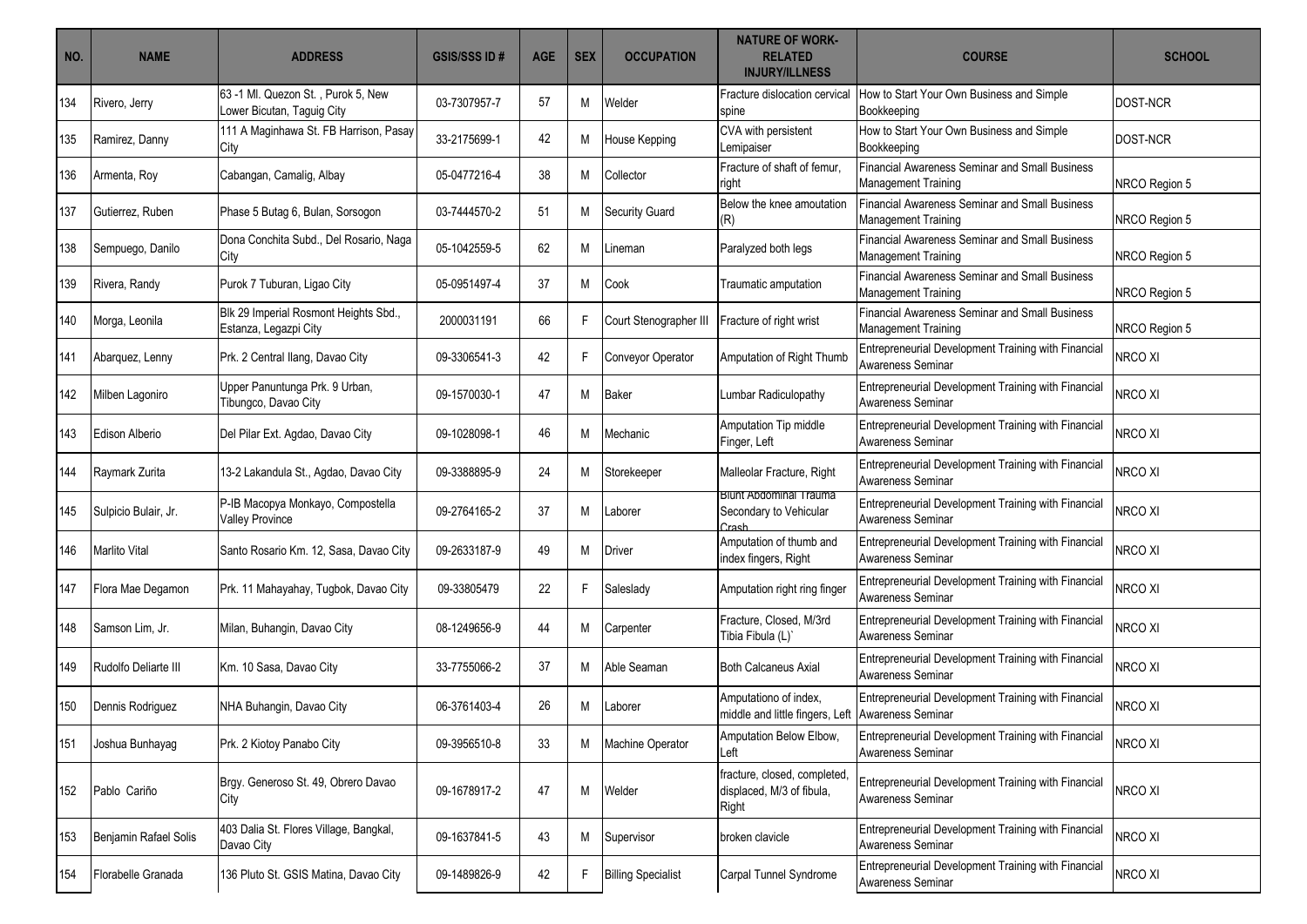| NO. | <b>NAME</b>          | <b>ADDRESS</b>                                        | <b>GSIS/SSS ID#</b> | <b>AGE</b> | <b>SEX</b> | <b>OCCUPATION</b>             | <b>NATURE OF WORK-</b><br><b>RELATED</b><br><b>INJURY/ILLNESS</b>                                            | <b>COURSE</b>                                                                                                         | <b>SCHOOL</b>                            |
|-----|----------------------|-------------------------------------------------------|---------------------|------------|------------|-------------------------------|--------------------------------------------------------------------------------------------------------------|-----------------------------------------------------------------------------------------------------------------------|------------------------------------------|
| 155 | Inao, Ronald         | Brgy. Milibili, Roxas City, Capiz                     | 33-8364344-0        | 40         | М          | Aircon Technician             | Fractured Leg, Left                                                                                          | Building Wiring and Installation                                                                                      | LGU-Roxas City                           |
| 156 | Himpit, Bert         | Brgy. Bato, Sagay City, Negros<br>Occidental          | 07-0285787-1        | 59         | M          | Driver/Mechanic               | Stroek, Left-Sided Paralysis                                                                                 | Entrepreneurial Seminar cum Business Planning                                                                         | DTI-Sagay City                           |
| 157 | Adriano, Michael     | Ticud, La Paz, Iloilo City                            | 03-9938807-7        | 45         | М          | Engine Mechanic               | Lumbar Spine Injury                                                                                          | Seminar on Entrepreneurship                                                                                           | <b>DTI-Iloilo City</b>                   |
| 158 | Alegria, Christopher | Poblacion, Leon, Iloilo                               | 07-1603563-1        | 43         | M          | <b>Buffet Steward</b>         | Spinal Injury                                                                                                | Seminar on Entrepreneurship                                                                                           | <b>DTI-Iloilo City</b>                   |
| 159 | Cepriano, Albert     | Ungka li, Pavia, Iloilo                               | 07-2746856-9        | 27         | M          | <b>Galley Utility Trainee</b> | Skin Lesions Bilateral Hands 2* To<br>Surfactant Exposure; Loss Of<br>Function And Feelings Of Both<br>Hands | Seminar on Entrepreneurship                                                                                           | <b>DTI-Iloilo City</b>                   |
| 160 | Delgado, Carlos Jr.  | Ungka li, Pavia, Iloilo                               | 09-2696185-4        | 35         | M          | Security Guard<br>(Roving)    | Fracture, Left Arm                                                                                           | Seminar on Entrepreneurship                                                                                           | <b>DTI-Iloilo City</b>                   |
| 161 | Espulgar, Ruel       | Balabago, Jaro, Iloilo City                           | 33-3082340-4        | 45         | M          | <b>Boson Seaman</b>           | Fracture/Injury, Right<br>Shoulder                                                                           | Seminar on Entrepreneurship                                                                                           | <b>DTI-Iloilo City</b>                   |
| 162 | Palmares, Robert     | Dhalia St., Alta Tierra Village, Jaro, Iloilo<br>City | 33-1027083-1        | 49         | M          | Oiler $(#1)$                  | Lumbar Spine<br>Fracture/Dislocation                                                                         | Seminar on Entrepreneurship                                                                                           | <b>DTI-Iloilo City</b>                   |
| 163 | Vigo, Peter          | Zone 3, Bo. Obrero, Iloilo City                       | 07-1354834-1        | 45         | M          | Ab Seaman                     | Spinal Injury                                                                                                | Seminar on Entrepreneurship                                                                                           | <b>DTI-Iloilo City</b>                   |
| 164 | Vigo, Tito           | Dagsaan, Buenavista, Guimaras                         | 07-1186824-3        | 47         | M          | Oiler/Motor Man               | Spinal Injury                                                                                                | Seminar on Entrepreneurship                                                                                           | <b>DTI-Iloilo City</b>                   |
| 165 | Lituanas. Ronald     | Upper Lapinig, Balingoan, Misamis<br>Oriental         | 08-1085666-4        | 47         | M          | Seaman                        | Colle's fracture right closed                                                                                | Social Preparation, Financial Literacy, Simple<br>Bookkeeping and Entrepreneurial Devt.                               | DTI Negosyo Center-Misamis<br>Occidental |
| 166 | Sumampong, Annabel   | p-1 Kalubihon, Dalipuga, Iligan City                  | 06-3135953-1        | 32         | F          | Accountant                    | Subarachnoid hemorrhage 2<br>degrees vehicular accident                                                      | Social Preparation, Financial Literacy, Simple<br>Bookkeeping and Entrepreneurial Devt.                               | DTI Negosyo Center-Misamis<br>Occidental |
| 167 | Villarino, Renan     | 4ID Camp Evangelista, Patag, Cagayan<br>de Oro City   | <b>AFP</b>          | 29         | M          | Army-Unifomed<br>Personnel    | Amputation of left leg                                                                                       | Social Preparation, Financial Literacy, Simple<br>Bookkeeping and Entrepreneurial Devt.                               | DTI Negosyo Center-Misamis<br>Occidental |
| 168 | Valerio, Andy        | Zone 8, Bulua, Cagayan de Oro City                    | 08-1248263-8        | 40         | M          | <b>Security Guard</b>         | Fracture left leg                                                                                            | Social Preparation, Financial Literacy, Simple<br>Bookkeeping and Entrepreneurial Devt.                               | DTI Negosyo Center-Misamis<br>Occidental |
| 169 | Nuñez, Diony         | Entirena Compound, Kalilangan,<br>Bukidnon            | 08-1583851-9        | 41         | M          | Driver                        | Electrical Burn and<br>Amputation of Left Foot                                                               | Social Preparation, Financial Literacy, Simple<br>Bookkeeping and Entrepreneurial Devt.                               | DTI Negosyo Center-Misamis<br>Occidental |
| 170 | Sayagnao, Jonard     | Pagawan, Manticao, Misamis Oriental                   | 08-1704181-2        | 29         | M          | <b>Factory Worker</b>         | hand                                                                                                         | Amputation od 2nd digit, left Social Preparation, Financial Literacy, Simple<br>Bookkeeping and Entrepreneurial Devt. | DTI Negosyo Center-Misamis<br>Occidental |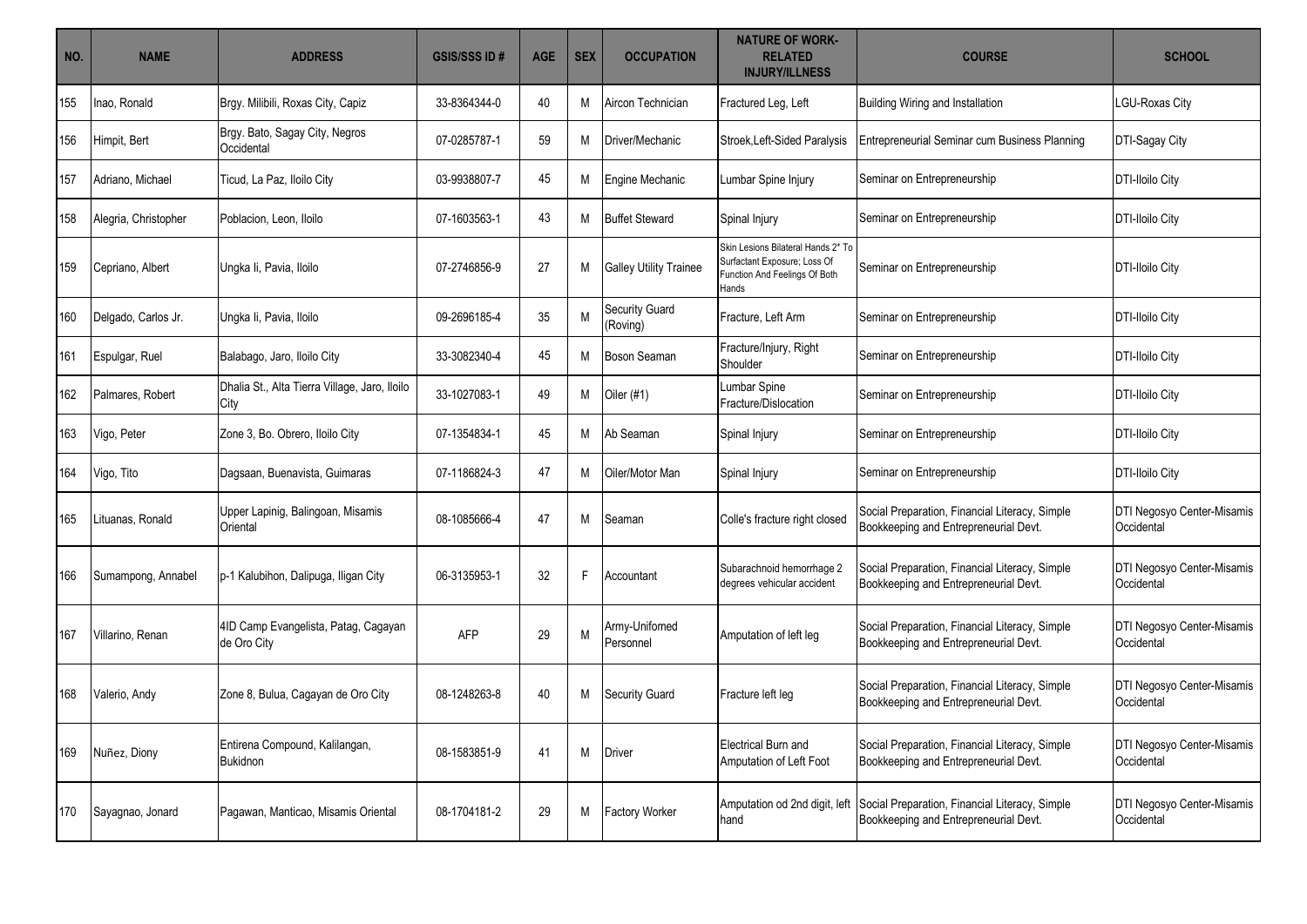| NO. | <b>NAME</b>               | <b>ADDRESS</b>                                                             | <b>GSIS/SSS ID#</b> | <b>AGE</b> | <b>SEX</b> | <b>OCCUPATION</b>                      | <b>NATURE OF WORK-</b><br><b>RELATED</b><br><b>INJURY/ILLNESS</b> | <b>COURSE</b>                                                                           | <b>SCHOOL</b>                            |
|-----|---------------------------|----------------------------------------------------------------------------|---------------------|------------|------------|----------------------------------------|-------------------------------------------------------------------|-----------------------------------------------------------------------------------------|------------------------------------------|
| 171 | Mabayo, Peter             | Cogon Gitagum, Misamis Oriental                                            | 011-1404-9616-4     | 41         | M          | Forklift Operator                      | Fracture close tibial plateau<br>left                             | Social Preparation, Financial Literacy, Simple<br>Bookkeeping and Entrepreneurial Devt. | DTI Negosyo Center-Misamis<br>Occidental |
| 172 | Bagotsay, Dennis          | Zone 3 Bugo, Cagayan de Oro City                                           | 08-1586541-4        | 36         | M          | Maintenance                            | Amputaion of above elbow,<br>right                                | Social Preparation, Financial Literacy, Simple<br>Bookkeeping and Entrepreneurial Devt. | DTI Negosyo Center-Misamis<br>Occidental |
| 173 | Sangka, Wiewen            | Purok-5 San Martin Villanueva                                              | 08-2531214-8        | 25         | M          | <b>Bundler</b>                         | Multiple Fracture Right Hand                                      | Social Preparation, Financial Literacy, Simple<br>Bookkeeping and Entrepreneurial Devt. | DTI Negosyo Center-Misamis<br>Occidental |
| 174 | Amistoso, Merlie          | Zone 3, Bugo, Cagayan De Oro City,<br>Cagayan De Oro City, Misamis Orienta | 08-1693197-8        | 35         | F          | <b>Production Crew</b>                 | Fracture left radial                                              | Social Preparation, Financial Literacy, Simple<br>Bookkeeping and Entrepreneurial Devt. | DTI Negosyo Center-Misamis<br>Occidental |
| 175 | Rodriguez, Edgardo        | Zone 1 Camaroc, Opol, Misamis Oriental                                     | 08-1235606-5        | 49         | M          | <b>Truck Helper</b>                    | Eye injury                                                        | Social Preparation, Financial Literacy, Simple<br>Bookkeeping and Entrepreneurial Devt. | DTI Negosyo Center-Misamis<br>Occidental |
| 176 | Bodtan, Baltazar          | Purok 8 Asin Road, Baguio City                                             | 01-0266377-2        | 64         | M          | Miner                                  | Mixed hearing loss                                                | Small Business Management & Financial Literacy                                          | DTI-Baguio City                          |
| 177 | Bastawang, Mark           | LD-53A Lubas Proper, La Trinidad,<br>Benguet                               | 01-0453969-7        | 63         | M          | Electrician Helper/Shift<br>Supervisor | Degenerative Cervical<br>Sponydlosis                              | Small Business Management & Financial Literacy                                          | DTI-Baguio City                          |
| 178 | Codilla, Sherlock Vicente | 486 San Francisco St., Palompon, Leyte                                     | 06-0802233-9        | 60         | M          | Senior Manager                         | Fracture of scapula, left                                         | How to Start a Small Business Through Business<br>Simulation                            | DTI-Leyte                                |
| 179 | Manatao, Abner            | Cantun-aw, Inangatan, Tabango, Leyte                                       | 33-6863345-9        | 40         | M          | Seaman                                 | Cut on finger                                                     | How to Start a Small Business Through Business<br>Simulation                            | DTI-Leyte                                |
| 180 | Misa, Edgardo             | Purok 6, Libertad, Isabel, Leyte                                           | 06-1736268-1        | 53         | M          | Checker                                | Amputation of right index<br>finger                               | How to Start a Small Business Through Business<br>Simulation                            | DTI-Leyte                                |
| 181 | De Leon, Danilo           | Puerto Bello Merida, Leyte                                                 | LP-55033102789      | 63         | M          | Administrative Aide I                  | Broken left clavicle                                              | How to Start a Small Business Through Business<br><b>Simulation</b>                     | DTI-Leyte                                |
| 182 | Caoile, Rodrigo Jr.       | Parapas Rosario, La Union                                                  | 01-2639109-1        | 30         | Μ          | <b>Security Guard</b>                  | Right Foot BiMallular<br>Fracture                                 | Swine and Goat Raising Mgmt Seminar                                                     | LGU-Bauang, La Union                     |
| 183 | Rimas, Cresencio          | Purok Uno, Sevilla, City of San<br>Fernando, La Union                      | 02-1941593-6        | 49         | Μ          | Carpenter                              | <b>Right Foot</b>                                                 | Swine and Goat Raising Mgmt Seminar                                                     | LGU-Bauang, La Union                     |
| 184 | Flores, Ferdinand         | Central West, Bauang, La Union                                             | 01-2162615-6        | 26         | M          | Hollow Blocks Maker                    | Injured right foot                                                | Swine and Goat Raising Mgmt Seminar                                                     | LGU-Bauang, La Union                     |
| 185 | Madrid, Carlo             | Bon-utan, Bauang, La Union                                                 | 01-1778652-1        | 38         | M          | <b>Culvert Maker</b>                   | Injured right foot                                                | Swine and Goat Raising Mgmt Seminar                                                     | LGU-Bauang, La Union                     |
| 186 | Habala, Joel              | San Vicente, City of San Fernando, La<br>Union                             | 01-0549294-0        | 64         | M          | Welder                                 | Hearing loss, right ear                                           | Swine and Goat Raising Mgmt Seminar                                                     | LGU-Bauang, La Union                     |
| 187 | Flores, Virgilio          | Cabaroan, City of San Fernando, La<br>Union                                | 01-0116100-1        | 76         | M          | <b>Driver Operator</b>                 | Hearing loss, right ear                                           | Swine and Goat Raising Mgmt Seminar                                                     | LGU-Bauang, La Union                     |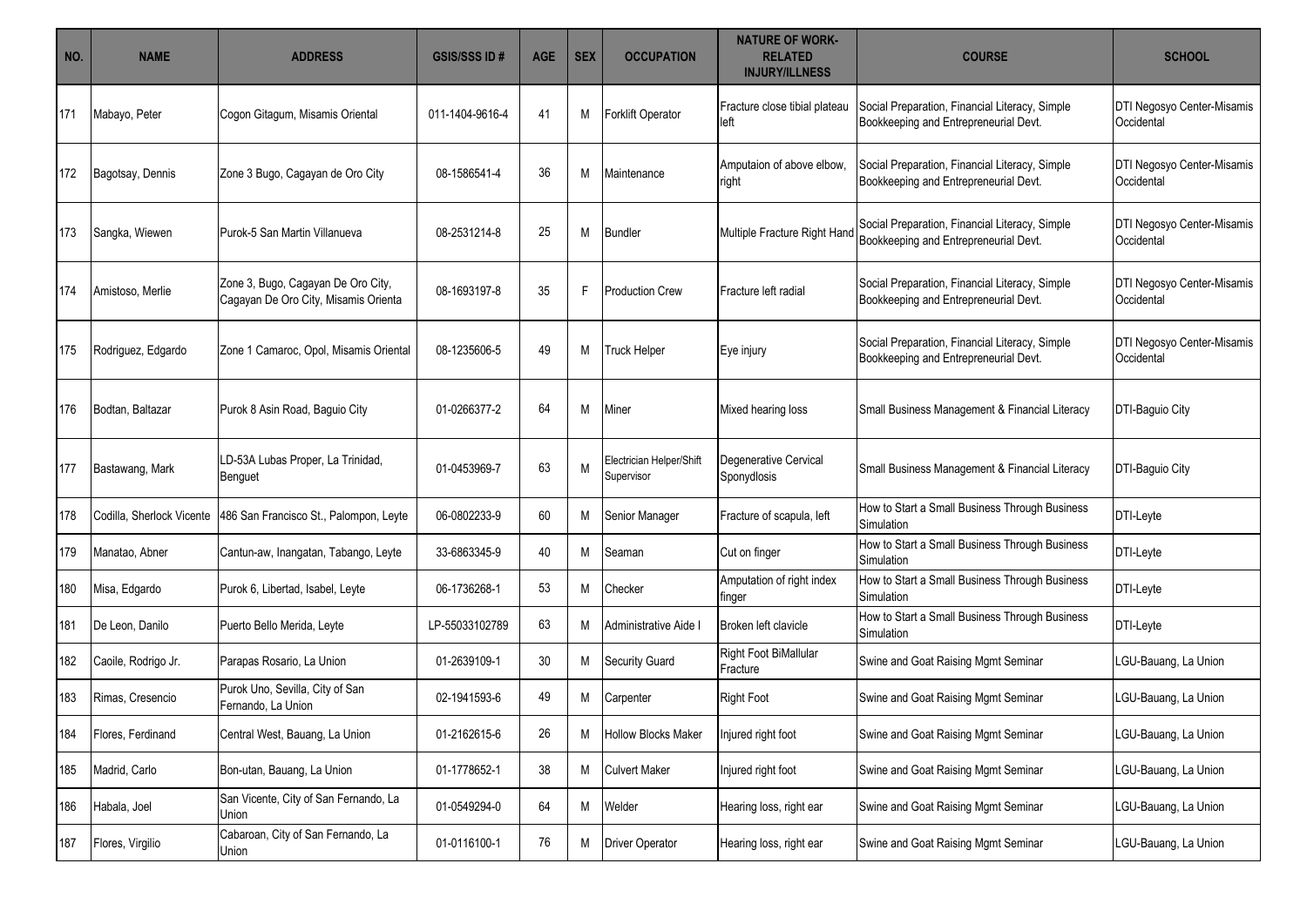|                      |                                                              | <b>GSIS/SSS ID#</b>                                                                                                                                                                                                    | <b>AGE</b> | <b>SEX</b> | <b>OCCUPATION</b>           | <b>RELATED</b><br><b>INJURY/ILLNESS</b>                                                                                                                                          | <b>COURSE</b>                                                                                                                                                                                                                                                                                                              | <b>SCHOOL</b>                                                                                                                                                                                                                                                                                                                                                                                                                                                                                                                                                                                                                                                                                                                                                                                                                                                                                                                                                                                                                                                                                |
|----------------------|--------------------------------------------------------------|------------------------------------------------------------------------------------------------------------------------------------------------------------------------------------------------------------------------|------------|------------|-----------------------------|----------------------------------------------------------------------------------------------------------------------------------------------------------------------------------|----------------------------------------------------------------------------------------------------------------------------------------------------------------------------------------------------------------------------------------------------------------------------------------------------------------------------|----------------------------------------------------------------------------------------------------------------------------------------------------------------------------------------------------------------------------------------------------------------------------------------------------------------------------------------------------------------------------------------------------------------------------------------------------------------------------------------------------------------------------------------------------------------------------------------------------------------------------------------------------------------------------------------------------------------------------------------------------------------------------------------------------------------------------------------------------------------------------------------------------------------------------------------------------------------------------------------------------------------------------------------------------------------------------------------------|
| Galvez, Rodolfo      | Upper Banks, Poro, City of San<br>Fernando, La Union         | 01-0175066-4                                                                                                                                                                                                           | 66         | Μ          |                             | Hearing loss, left ear                                                                                                                                                           |                                                                                                                                                                                                                                                                                                                            | LGU-Bauang, La Union                                                                                                                                                                                                                                                                                                                                                                                                                                                                                                                                                                                                                                                                                                                                                                                                                                                                                                                                                                                                                                                                         |
| Flores, Rockie       | Purok 9, Sevilla, City of San Fernando,<br>La Union          | 01-0917046-2                                                                                                                                                                                                           | 45         | M          | Driver/Operator Back<br>Hoe |                                                                                                                                                                                  |                                                                                                                                                                                                                                                                                                                            | LGU-Bauang, La Union                                                                                                                                                                                                                                                                                                                                                                                                                                                                                                                                                                                                                                                                                                                                                                                                                                                                                                                                                                                                                                                                         |
| Gallardo, Jonathan   |                                                              | 01-1694965-7                                                                                                                                                                                                           | 35         | M          |                             |                                                                                                                                                                                  |                                                                                                                                                                                                                                                                                                                            | LGU-Bauang, La Union                                                                                                                                                                                                                                                                                                                                                                                                                                                                                                                                                                                                                                                                                                                                                                                                                                                                                                                                                                                                                                                                         |
| Baladad, Christopher | Paringao, Bauang, La Union                                   | 01-2428086-1                                                                                                                                                                                                           | 29         | M          | Service Crew                |                                                                                                                                                                                  |                                                                                                                                                                                                                                                                                                                            | La union Colleges of Science<br>& Technology                                                                                                                                                                                                                                                                                                                                                                                                                                                                                                                                                                                                                                                                                                                                                                                                                                                                                                                                                                                                                                                 |
| Soriano, Junar       | Narra Bacnotan, La Union                                     | 01-1072258-2                                                                                                                                                                                                           | 39         | M          | Maintenance                 |                                                                                                                                                                                  |                                                                                                                                                                                                                                                                                                                            | DTI-Region 1                                                                                                                                                                                                                                                                                                                                                                                                                                                                                                                                                                                                                                                                                                                                                                                                                                                                                                                                                                                                                                                                                 |
| Romin, Arturo        | 107 Brgy. San Miguel, Guimba, Nueva<br>Ecija                 | 03-2523509-7                                                                                                                                                                                                           | 66         | M          |                             |                                                                                                                                                                                  |                                                                                                                                                                                                                                                                                                                            | DIT-Pampanga                                                                                                                                                                                                                                                                                                                                                                                                                                                                                                                                                                                                                                                                                                                                                                                                                                                                                                                                                                                                                                                                                 |
| Salviejo, Dominador  | #86 Brgy. Manggang Marikit, Guimba,                          | 03-6878824-2                                                                                                                                                                                                           | 54         | M          | Collector                   | injurea both legs and arms                                                                                                                                                       |                                                                                                                                                                                                                                                                                                                            | DIT-Pampanga                                                                                                                                                                                                                                                                                                                                                                                                                                                                                                                                                                                                                                                                                                                                                                                                                                                                                                                                                                                                                                                                                 |
| Barsobia, Noreyev    | Cigla Village Mahay, Butuan City                             | 08-1341636-0                                                                                                                                                                                                           | 37         | M          | Team Leader Store<br>(TLS)  | Acute Respiratory, Distress                                                                                                                                                      |                                                                                                                                                                                                                                                                                                                            | NRCO Region 13                                                                                                                                                                                                                                                                                                                                                                                                                                                                                                                                                                                                                                                                                                                                                                                                                                                                                                                                                                                                                                                                               |
| Calope, Armi         | Purok 18 Alviola Village, Baan Km3,<br><b>Butuan City</b>    | 2003513040                                                                                                                                                                                                             | 41         | F          | Administrative Officer      |                                                                                                                                                                                  |                                                                                                                                                                                                                                                                                                                            | NRCO Region 13                                                                                                                                                                                                                                                                                                                                                                                                                                                                                                                                                                                                                                                                                                                                                                                                                                                                                                                                                                                                                                                                               |
| Dela Pena, J Cris    | P-Makiangayon, Aagwan Pequeno,                               | 08-1391801-7                                                                                                                                                                                                           | 33         | M          |                             | Pan facial fractures secondary<br>to fall; full thickness burns both<br>forearm and left hand sec.                                                                               | Awareness Seminar                                                                                                                                                                                                                                                                                                          | NRCO Region 13                                                                                                                                                                                                                                                                                                                                                                                                                                                                                                                                                                                                                                                                                                                                                                                                                                                                                                                                                                                                                                                                               |
| Guiral, Diomar       | 214 Guingona Subd. Jose St., Butuan<br>City                  | <b>PNP</b>                                                                                                                                                                                                             | 31         | M          | Police Officer-PNP          | Popen III A complete displaced<br>commuted distal                                                                                                                                |                                                                                                                                                                                                                                                                                                                            | NRCO Region 13                                                                                                                                                                                                                                                                                                                                                                                                                                                                                                                                                                                                                                                                                                                                                                                                                                                                                                                                                                                                                                                                               |
| Lao, Joy             | 015 1st St. Guingona Subd., Butuan City                      | 08-1484873-3                                                                                                                                                                                                           | 35         | F          | Manager                     | Fracture, middle 3rd                                                                                                                                                             |                                                                                                                                                                                                                                                                                                                            | NRCO Region 13                                                                                                                                                                                                                                                                                                                                                                                                                                                                                                                                                                                                                                                                                                                                                                                                                                                                                                                                                                                                                                                                               |
| Arabejo, Jade        | VP Compound J. C. Aquino Avenue,                             | 08-0968219-5                                                                                                                                                                                                           | 51         | M          |                             | Coronary artery disease                                                                                                                                                          |                                                                                                                                                                                                                                                                                                                            | NRCO Region 13                                                                                                                                                                                                                                                                                                                                                                                                                                                                                                                                                                                                                                                                                                                                                                                                                                                                                                                                                                                                                                                                               |
| Cambronero, Louie    | <b>Butuan City</b>                                           | 08-1220008-5                                                                                                                                                                                                           | 44         | M          |                             | Fracture in distal phalanx of<br>the 3rd digit                                                                                                                                   | Awareness Seminar                                                                                                                                                                                                                                                                                                          | NRCO Region 13                                                                                                                                                                                                                                                                                                                                                                                                                                                                                                                                                                                                                                                                                                                                                                                                                                                                                                                                                                                                                                                                               |
| Go, Glenford         | Clievas Tiento, Agusan del Sur                               | 08-2413274-3                                                                                                                                                                                                           | 52         | M          | Auto Painter                | Fracture close m=d/3rd left<br>clavicle                                                                                                                                          |                                                                                                                                                                                                                                                                                                                            | NRCO Region 13                                                                                                                                                                                                                                                                                                                                                                                                                                                                                                                                                                                                                                                                                                                                                                                                                                                                                                                                                                                                                                                                               |
| Mortera, Neil        | Purok 2 Brgy. 3 Buenavista, Agusan del<br>Norte              | 09-1940323-5                                                                                                                                                                                                           | 45         | M          |                             | Multiple injury (shoulder &<br>right leg)                                                                                                                                        | Awareness Seminar                                                                                                                                                                                                                                                                                                          | NRCO Region 13                                                                                                                                                                                                                                                                                                                                                                                                                                                                                                                                                                                                                                                                                                                                                                                                                                                                                                                                                                                                                                                                               |
| Tero, Jose           | Purok 6 Bliss Bagong Silang, Libertad,<br><b>Butuan City</b> | 33-0003861-4                                                                                                                                                                                                           | 51         | М          |                             |                                                                                                                                                                                  |                                                                                                                                                                                                                                                                                                                            | NRCO Region 13                                                                                                                                                                                                                                                                                                                                                                                                                                                                                                                                                                                                                                                                                                                                                                                                                                                                                                                                                                                                                                                                               |
| Vidal, Alexander     |                                                              | 08-0304663-0                                                                                                                                                                                                           | 65         | M          |                             |                                                                                                                                                                                  |                                                                                                                                                                                                                                                                                                                            | NRCO Region 13                                                                                                                                                                                                                                                                                                                                                                                                                                                                                                                                                                                                                                                                                                                                                                                                                                                                                                                                                                                                                                                                               |
| <b>AUGUST</b>        |                                                              |                                                                                                                                                                                                                        |            |            |                             |                                                                                                                                                                                  |                                                                                                                                                                                                                                                                                                                            |                                                                                                                                                                                                                                                                                                                                                                                                                                                                                                                                                                                                                                                                                                                                                                                                                                                                                                                                                                                                                                                                                              |
| Lagusan, Tereso      |                                                              | 06-0475206-8                                                                                                                                                                                                           | 61         | M          | Heavy Equipment<br>Operator | Noise induced hearing loss                                                                                                                                                       |                                                                                                                                                                                                                                                                                                                            | DTI-Baguio City                                                                                                                                                                                                                                                                                                                                                                                                                                                                                                                                                                                                                                                                                                                                                                                                                                                                                                                                                                                                                                                                              |
|                      |                                                              | Sta. Lucia, Aringay, La Union<br>Nueva Ecija<br><b>Butuan City</b><br><b>Butuan City</b><br>Princess Homes 4, B8 L10 San Vicente,<br>Purok 6 Zillovia, Talacogon, Agusan del<br>Sur<br>Alos, Alaminos City, Pangasinan |            |            |                             | Moisture Analyzer<br><b>TLC Router</b><br><b>Security Guard</b><br>Sale Engineer<br>Fiiter/Welder<br>Ordinary seaman<br><b>Field Supervisor</b><br>Welder<br>Pay Loader Operator | Fractured right wrist<br>Injured left hand (finger)<br>Injured left ankle and foot<br>Back pain<br>Spinal cord injury<br>due to multiple gunshot<br>Syndrome: Fracture<br>Amputation of right arm<br>posterioir thighs and gluteal are<br>right anterior chest, right<br>humerus, right<br>2nd degree burn<br>Spine injury | Swine and Goat Raising Mgmt Seminar<br>Swine and Goat Raising Mgmt Seminar<br>Swine and Goat Raising Mgmt Seminar<br>Food and Beverages Services NC II<br>Small Business Management & Financial Literacy<br>Starting and Managing a Small Business<br>Starting and Managing a Small Business<br>Small Business Management Training & Financial<br>Awareness Seminar<br>Small Business Management Training & Financial<br>Awareness Seminar<br>Small Business Management Training & Financial<br>Small Business Management Training & Financial<br>Awareness Seminar<br>Small Business Management Training & Financial<br>Awareness Seminar<br>Small Business Management Training & Financial<br>Awareness Seminar<br>Small Business Management Training & Financial<br>Small Business Management Training & Financial<br>Awareness Seminar<br>Small Business Management Training & Financial<br>Small Business Management Training & Financial<br>Awareness Seminar<br>Small Business Management Training & Financial<br>Awareness Seminar<br>Small Business Management & Financial Literacy |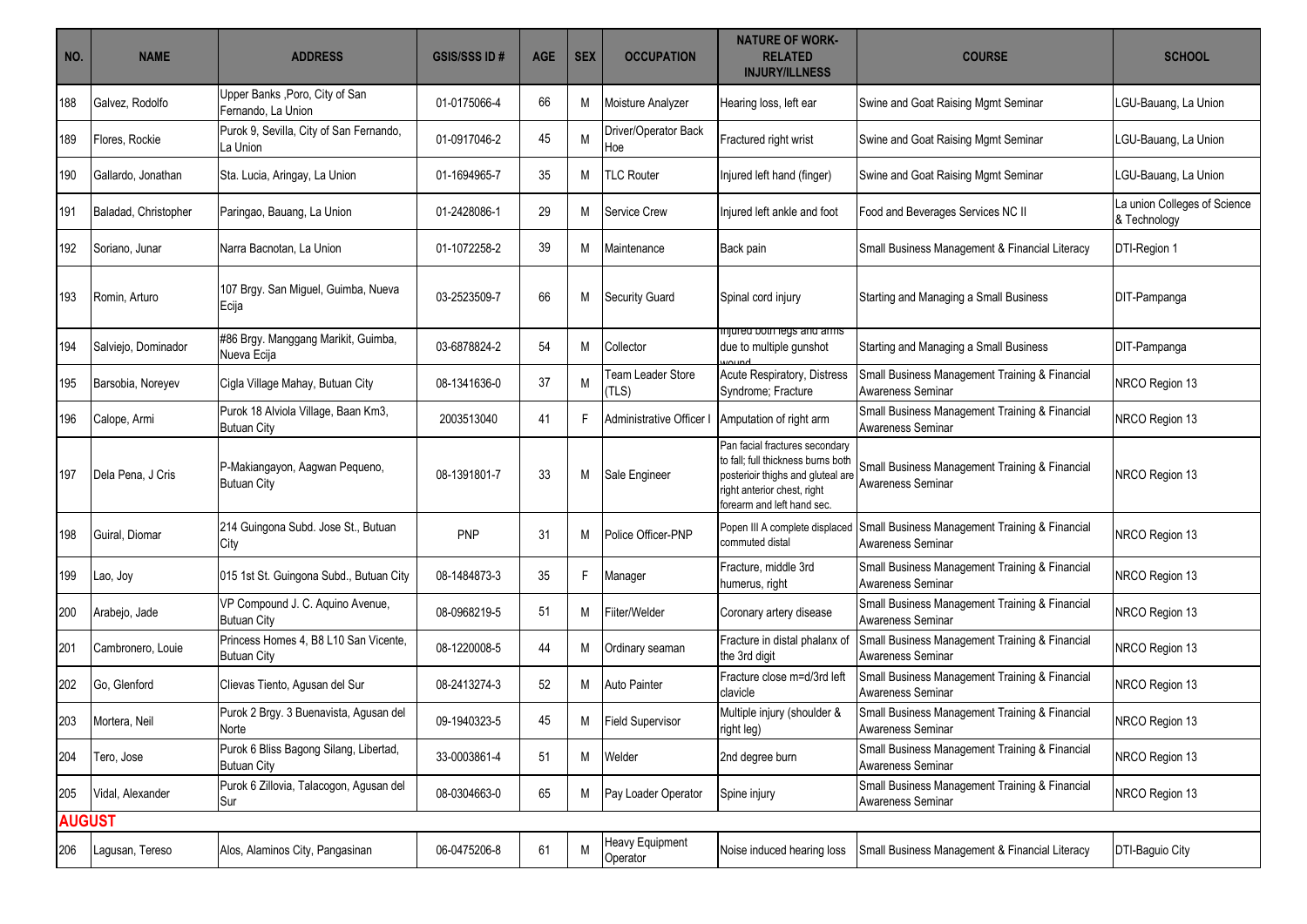| NO. | <b>NAME</b>            | <b>ADDRESS</b>                                                 | <b>GSIS/SSS ID#</b> | <b>AGE</b> | <b>SEX</b> | <b>OCCUPATION</b>      | <b>NATURE OF WORK-</b><br><b>RELATED</b><br><b>INJURY/ILLNESS</b>  | <b>COURSE</b>                                                                            | <b>SCHOOL</b>                                         |
|-----|------------------------|----------------------------------------------------------------|---------------------|------------|------------|------------------------|--------------------------------------------------------------------|------------------------------------------------------------------------------------------|-------------------------------------------------------|
| 207 | Delamide, Raquel       | 04752 Zabala St., Surigao City                                 | 33-3391896-3        | 49         | М          | Roughing Tender        | Amputation of right leg                                            | Small Business Management Training & Financial<br><b>Awareness Seminar</b>               | NRCO Region 13                                        |
| 208 | Sibal, Jesus           | Nattipian East, Solans, Cagayan                                | 01-2685758-0        | 33         | М          | Steel Man              | Amputation right middle<br>finger                                  | Entrepreneurial Development Training on Small<br><b>Business Management</b>              | NRCO Region 2                                         |
| 209 | Soriano, Renante       | Purok Changco 2-A Brgy. Bawing Seguil,<br>Gen. Santos City     | 09-2200027-2        | 39         | М          | Harvester              | Fracture right hand;<br>hematoma on right leg                      | Driving NC II                                                                            | Passionist Technological<br>Institute                 |
| 210 | Villaceran, Gideon     | Sitio Alliance Two Hearts, Basak.<br><b>Mandaue City</b>       | 04-2404493-0        | 31         | M          | <b>Production Crew</b> | Left hand injury                                                   | Entrepreneurial Development for Small Business and<br><b>Financial Awareness Seminar</b> | DTI-Cebu                                              |
| 211 | Kikilat, Castor        | Brgy. Tingub, Mandaue City, Cebu                               | 06-3365305-7        | 45         | M          |                        | Carpenter/Maintenance Ruptured microbial keratitis                 | Entrepreneurial Development for Small Business and<br><b>Financial Awareness Seminar</b> | DTI-Cebu                                              |
| 212 | Durano, Jose Jr.       | Salag, Tabogon, Cebu                                           | 006-0013-4610-7     | 50         | М          | Admin Aide I           | Fracture, middle phalange,<br>right index finger                   | Entrepreneurial Development for Small Business and<br><b>Financial Awareness Seminar</b> | DTI-Cebu                                              |
| 213 | Corvera, Marcelo       | Casili, Consolacion, Cebu                                      | 06-2328627-2        | 37         | М          | <b>Security Guard</b>  | Transverse fracture, distal<br>third, distal phalange, first digit | Entrepreneurial Development for Small Business and<br><b>Financial Awareness Seminar</b> | DTI-Cebu                                              |
| 214 | Enate, John            | Ibo, Toledo, Cebu                                              | 05-3209837-0        | 38         | М          | <b>Bus Drvier</b>      | Amputation of right below<br>the knee                              | Entrepreneurial Development for Small Business and<br><b>Financial Awareness Seminar</b> | DTI-Cebu                                              |
| 215 | Labadan, Christopher   | Purok Bayanihan, Brgy. Magsaysay,<br>Polomolok, South Cotobato | 08-1246380-6        | 36         | M          | <b>Driver</b>          | Fracture left clavicle                                             | <b>Start Your Own Business Seminar</b>                                                   | Passionist Technological<br>Institute                 |
| 216 | Mateo, Wennie          | Brgy. City Heights, Soledad State,<br>General Santos City      | 06-1306480-2        | 53         | M          | <b>Security Guard</b>  | 1st degree burn                                                    | <b>Start Your Own Business Seminar</b>                                                   | Passionist Technological<br>Institute                 |
| 217 | Pahiling, Danilo Jr.   | Purok 98 Brgy. Sulit, Polomolok, South<br>Cotobato             | 09-2673096-2        | 32         | М          | <b>Security Guard</b>  | Gunshot wound on right<br>chest                                    | Start Your Own Business Seminar                                                          | Passionist Technological<br>Institute                 |
| 218 | Sobrevega, Rey         | 2074 Hilay St., Guihing, Hagonoy, Davao<br>del Sur             | 09-2115058-9        | 45         | М          | Technician Installer   | VA/Urethral stricture S/P<br>visual urethrotomy                    | <b>Start Your Own Business Seminar</b>                                                   | Passionist Technological<br>Institute                 |
| 219 | Cuerpo, Bernie         | Purok 18 Blk 42 Lot 23, Employees<br>Uhaw, General Santos City | 09-3264971-7        | 33         | М          | Maintenance            | Lacerated wound, right index<br>finger                             | <b>Start Your Own Business Seminar</b>                                                   | Passionist Technological<br>Institute                 |
| 220 | Roxas, Larry Sr.       | Zone 10-B Blk 6 Brgy. Fatima, Gen.<br>Santos City              | 03-7813554-2        | 54         | M          | Tugboat Operator       | Lacerated wound, right ear                                         | Start Your Own Business Seminar                                                          | Passionist Technological<br>Institute                 |
| 221 | Saavedra, Joselito     | Silway, San Juan, Gen. Santos City                             | 09-1316744-1        | 53         | M          | <b>Security Guard</b>  | Injured left arm                                                   | <b>Start Your Own Business Seminar</b>                                                   | Passionist Technological<br>Institute                 |
| 222 | Makilang, Jessie       | Purok 5 Sto. Nino, Brgy. Apopong,<br>General Santos City       | 09-2418597-5        | 36         | M          | Recorder               | Frature right arm                                                  | <b>Start Your Own Business Seminar</b>                                                   | Passionist Technological<br>Institute                 |
| 223 | Bantuas, Leslie        | II-C Brgy. Fatima, General Santos City                         | 09-2058477-4        | 41         | F          | Pairer of coconuts     | Contusion right arm, strain<br>right elbow                         | Start Your Own Business Seminar                                                          | Passionist Technological<br>Institute                 |
| 224 | Maquiling, Matt Harvey | Purok 3B Capungagan, Kapalong, Davao<br>del Norte              | 2004459791          | 29         | Μ          | Jail Officer I         | Above knee Amputation (L)   Hog Raising                            |                                                                                          | LGU-Kapalong, Davao del<br>Norte                      |
| 225 | Eslava, Hezekiah Jason | Catbangen, City of San Fernando, La<br>Union                   | 01-1908396-3        | 32         | M          | <b>Account Analyst</b> | Bruises right foot, sprain<br>right ankle                          | Motor/Small Engine Servicing                                                             | Central Ilocandia College of<br>Scient and Technology |
| 226 | Diana, Eden            | Infante Molo, Iloilo City                                      | 07-1551906-0        | 48         | F          | Dietary Aide           | Spinal injury                                                      | Seminar on Entrepreneurship                                                              | <b>DTI-Iloilo City</b>                                |
| 227 | Solangon, Mae          | Layson Subd. South Foundidor Molo,<br><b>Iloilo City</b>       | 07-2125999-4        | 40         | F          | Clerk                  | Arthritis                                                          | Seminar on Entrepreneurship                                                              | <b>DTI-Iloilo City</b>                                |
| 228 | Malones, Marilyn       | Blk 14 Westville Subd., Pandac, Pavia,<br><b>Iloilo</b>        | 07-1322906-8        | 50         | F.         | Nursing Aide           | Pneumonia                                                          | Seminar on Entrepreneurship                                                              | <b>DTI-Iloilo City</b>                                |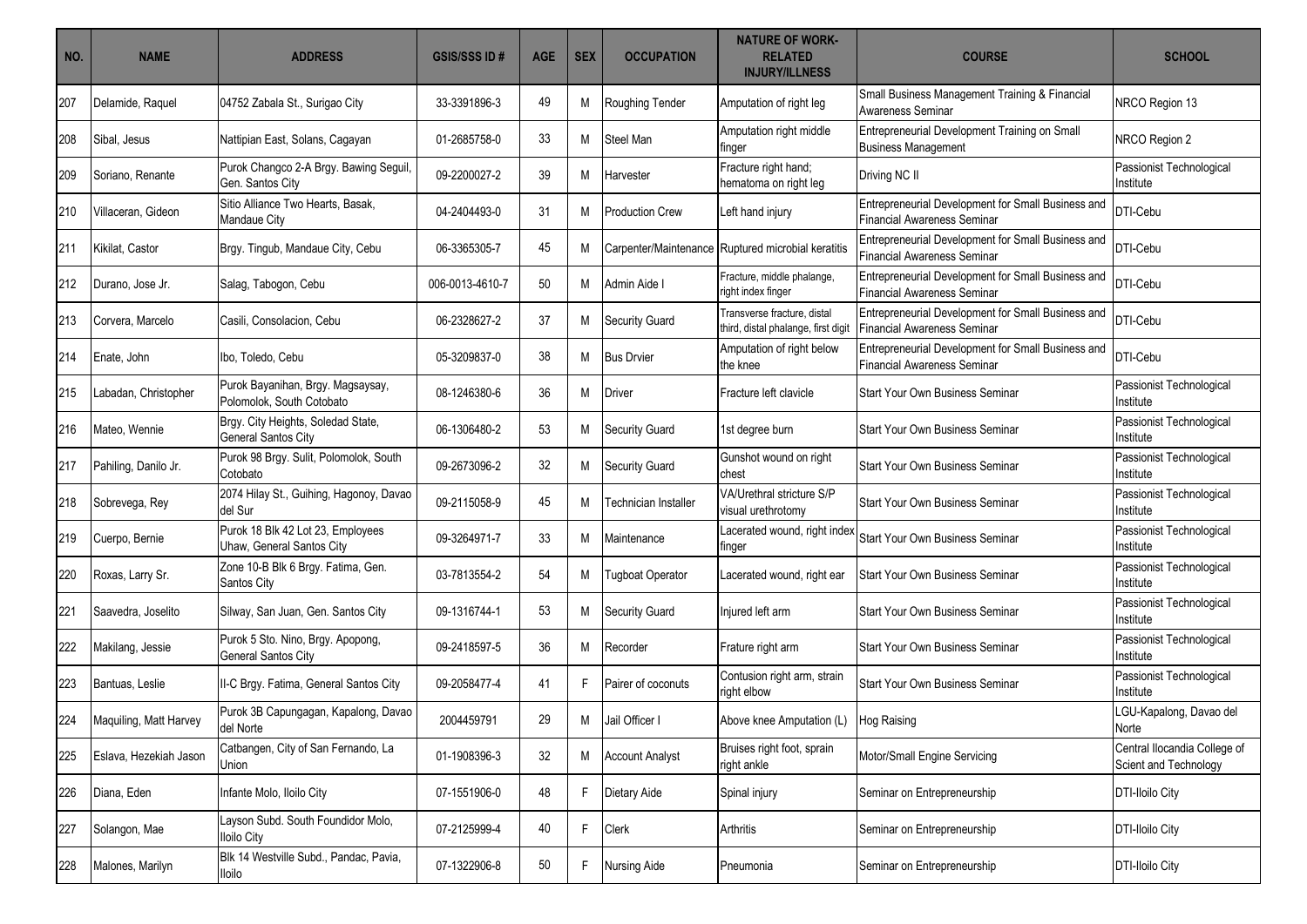| NO. | <b>NAME</b>         | <b>ADDRESS</b>                                                                     | <b>GSIS/SSS ID#</b> | <b>AGE</b> | <b>SEX</b> | <b>OCCUPATION</b>          | <b>NATURE OF WORK-</b><br><b>RELATED</b><br><b>INJURY/ILLNESS</b>   | <b>COURSE</b>                                                              | <b>SCHOOL</b>          |
|-----|---------------------|------------------------------------------------------------------------------------|---------------------|------------|------------|----------------------------|---------------------------------------------------------------------|----------------------------------------------------------------------------|------------------------|
| 229 | Astrologo, Alan Rey | Brgy. Baldoza, La Paz, Iloilo City                                                 | 34-0477992-1        | 32         | M          | <b>Machine Operator</b>    | Amputation of left hand                                             | Seminar on Entrepreneurship                                                | <b>DTI-Iloilo City</b> |
| 230 | Garwageo, Thomas    | Marivic, Lepanto, Mankayan, Benguet                                                | 01-0733074-1        | 62         | M          | <b>Lead Miner</b>          | Neck fracture                                                       | Small Business Management & Financial Literacy                             | DTI-Baguio City        |
| 231 | Sison, Dante        | 98 C. Urbano Velasco Ave. Pinagbuhatan<br>Pasig City                               | 03-780900-1         | 54         | M          | Steelman                   | Cerebro vascular blood right<br>multiple knee fracture<br>secondary | How to Start a Business, Simple Bookkeeping and<br><b>Values Formation</b> | DOST-NCR               |
| 232 | Reas, Roberto       | 224 Rasheen Subd., Burol II, Balagtas,<br><b>Bulacan</b>                           | 33-2086938-4        | 57         | M          | Seaman                     | Elbow injury, left                                                  | How to Start a Business, Simple Bookkeeping and<br><b>Values Formation</b> | <b>DOST-NCR</b>        |
| 233 | Ledesma, Elmer      | Begonia St. Lot 9 Blk 10 Phase 1 Elepian<br>Homes, Bahay Pare, Meycauayan, Bulacan | 03-6698831-6        | 57         | M          | Bosun/Seaman               | Calcific tendinitis of the<br>rotator cuff                          | How to Start a Business, Simple Bookkeeping and<br><b>Values Formation</b> | DOST-NCR               |
| 234 | Barbosa, Gabriel    | 5792 F. Dulalia, St. Linguran, Valenzuela<br>Metro Manila                          | 39-268179-7         | 49         | M          | Driver                     | Flail right shoulder                                                | How to Start a Business, Simple Bookkeeping and<br><b>Values Formation</b> | <b>DOST-NCR</b>        |
| 235 | Atienza, Dante      | 291 P. Linco St., Rosario, Rodriguez,<br>Rizal                                     | 33-0516130-8        | 57         | M          | Seaman/Bosun               | Back pain; L4-L5                                                    | How to Start a Business, Simple Bookkeeping and<br><b>Values Formation</b> | DOST-NCR               |
| 236 | Carelo, Joven       | 499 Palanca Compound Interior A. Incruz St.<br>Brgy. Mauway, Mandaluyong City      | 33-2171736-7        | 43         | M          | collector                  | Amputation right above<br>knee, right leg amp.                      | How to Start a Business, Simple Bookkeeping and<br><b>Values Formation</b> | <b>DOST-NCR</b>        |
| 237 | Apolonio, Albert    | BLK. 46 flot 14 phase III, E- 2 lungos,<br>Malabon City                            | 34-4512874-8        | 26         | М          | <b>Factory Worker</b>      | Amputation right below<br>elbow                                     | How to Start a Business, Simple Bookkeeping and<br><b>Values Formation</b> | DOST-NCR               |
| 238 | Pacheco, Wilson     | 34 Catleya St., St. Joseph Village,<br>Project 8, Quezon City                      | 03-3471620-6        | 62         | M          | Seaman                     | Fracture, Dislocation of<br>cervical spine                          | How to Start a Business, Simple Bookkeeping and<br><b>Values Formation</b> | DOST-NCR               |
| 239 | Andrada, Reymark    | 48 Victory Hills, Fortune, Marikina City                                           | 34-2558692-8        | 25         | M          | Maintenance                | Amputation of left below<br>knee                                    | How to Start a Business, Simple Bookkeeping and<br><b>Values Formation</b> | DOST-NCR               |
| 240 | Balinado, Paul Sean | Bik 7 Lot 1 Villa Elena, Langkaan I,<br>Dasmarinas Cavite                          | 33-7574676-6        | 33         | M          | Seaman(Ordinary<br>Seaman) | Amputation Right Index<br>Finger                                    | How to Start a Business, Simple Bookkeeping and<br><b>Values Formation</b> | DOST-NCR               |
| 241 | Diaz, Mary Jane     | B42 L40 Rondalla St. Lagro Subd.<br>Quezon City                                    | 33-1541727-5        | 44         | F.         | Receptionist               | HPN L5-S1 with<br>Radiculopathy, Right                              | How to Start a Business, Simple Bookkeeping and<br><b>Values Formation</b> | DOST-NCR               |
| 242 | Mangalindan, Arnel  | #4 Sta. Isabel, St. Milagrosa Village,<br>Marikina                                 | 03-4089767-2        | 61         | М          | Porter                     | Amputation of right foot                                            | How to Start a Business, Simple Bookkeeping and<br><b>Values Formation</b> | DOST-NCR               |
| 243 | Hibaya, Justiniano  | BIK 3 LOT 58 Phase 1-C Kasigianan<br>Village barangay San Jose Montalban           | 08-0891040-2        | 49         | Μ          | <b>Security Guard</b>      | Fractured Right Knee                                                | How to Start a Business, Simple Bookkeeping and<br><b>Values Formation</b> | DOST-NCR               |
| 244 | Rojo, Ariel         | Blk 4 Lot 3 Phase IC Rizal Technopark<br>Subd. Barangay San Juan Taytay Rizal      | 03-6943025-6        | 53         | Μ          | Seaman(Fitter)             | Open Fracture & Dislocation<br>of Meta Carpal Jooint Right          | How to Start a Business, Simple Bookkeeping and<br><b>Values Formation</b> | <b>DOST-NCR</b>        |
|     | <b>SEPTEMBER</b>    |                                                                                    |                     |            |            |                            |                                                                     |                                                                            |                        |
| 245 | Muldong, Lowie Mark | 447 Purok 4 brgy. Pampang, Angeles<br>City, Pampanga                               | 02-2735225-6        | 27         | М          | Machine Operator           |                                                                     | Cervical radiculopathy, right Small Business Management Seminar            | DTI-Pampanga           |
| 246 | Santos, Jayson      | Bamban, Tarlac                                                                     | 02-2252767-5        | 33         | M          | Machine Operator           | Fracture middle finger, right                                       | Small Business Management Seminar                                          | DTI-Pampanga           |
| 247 | Casilan, Raul       | Brgy. Pinolo, Tanauan, Leyte                                                       | 33-0024862-4        | 54         | M          | Capper Operator            | Injured/Cuff on upper left<br>eye                                   | MSME Counseling with Business Planning                                     | DTI-Leyte              |
| 248 | Mercader, Noel      | RD 26A Blk 33 Lot 4 Narcisa Hills Subd.<br>Brgy. Rawis, Calbayog City              | 03-9231643-1        | 49         | M          | Meter Reader               | Lumbar injury                                                       | MSME Counseling with Business Planning                                     | DTI-Leyte              |
| 249 | Bayan, John Ely     | Ili Norte, San Juan, La Union                                                      | <b>PNP</b>          | 33         | M          | Police Officer             | Injury on right achilles hill                                       | Swine and Goat Raising Mgmt Seminar                                        | LGU-Bauang, La Union   |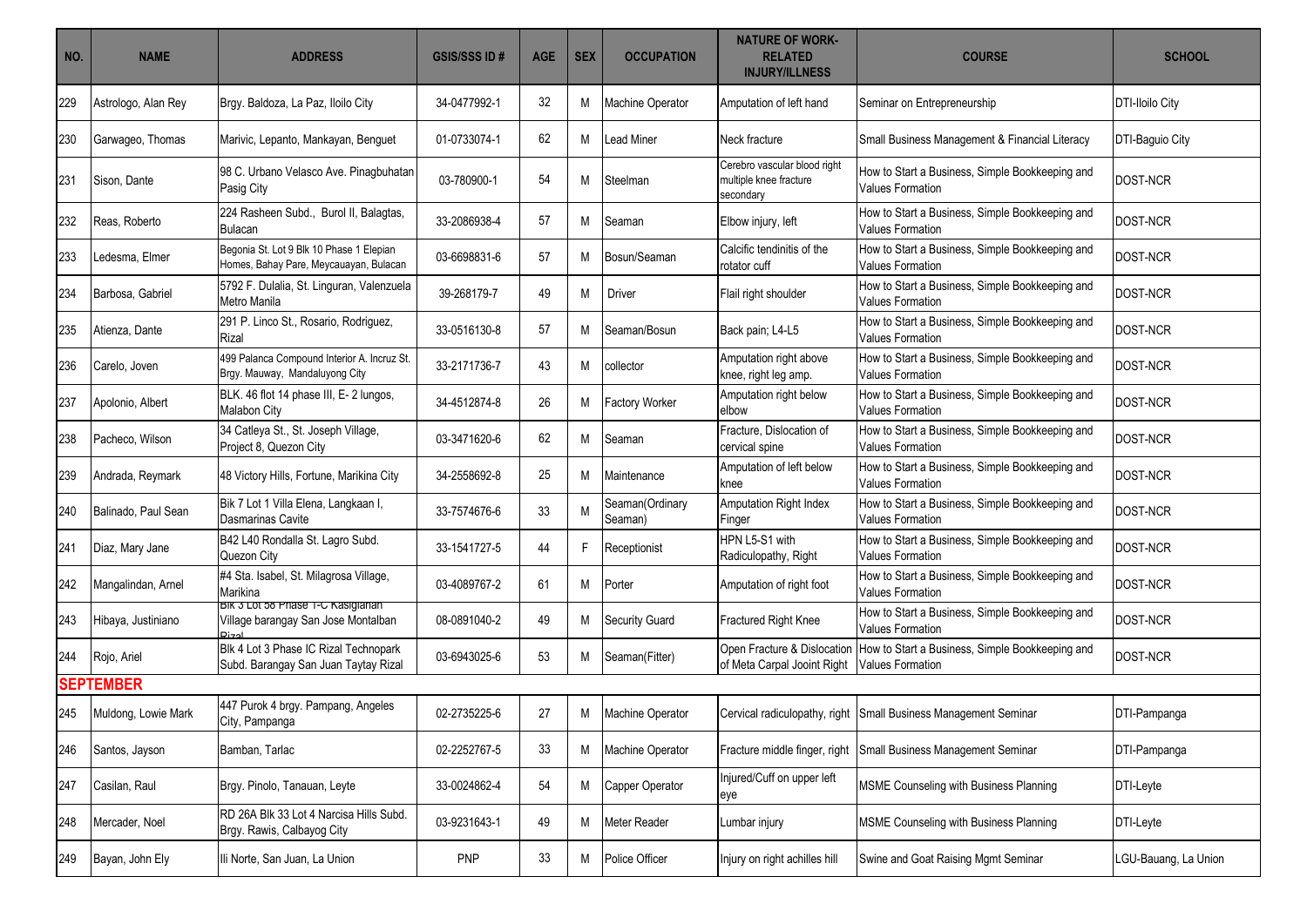| NO. | <b>NAME</b>           | <b>ADDRESS</b>                                                             | <b>GSIS/SSS ID#</b> | <b>AGE</b> | <b>SEX</b> | <b>OCCUPATION</b>                             | <b>NATURE OF WORK-</b><br><b>RELATED</b><br><b>INJURY/ILLNESS</b> | <b>COURSE</b>                                                                                      | <b>SCHOOL</b>                       |
|-----|-----------------------|----------------------------------------------------------------------------|---------------------|------------|------------|-----------------------------------------------|-------------------------------------------------------------------|----------------------------------------------------------------------------------------------------|-------------------------------------|
| 250 | Valdez, Felycelestio  | Tawi-tawi, Pono Point, City of San<br>Fernando, La Union                   | 01-0413044-9        | 60         | M          | oader Operator                                | Stroke                                                            | Swine and Goat Raising Mgmt Seminar                                                                | LGU-Bauang, La Union                |
| 251 | Verzosa, Rodolfo      | Imbo, Anda, Pangasinan                                                     | 01-0544347-8        | 60         | M          | Mine Bulgang                                  | Injury on left eye                                                | Small Business Management Training                                                                 | DTI-Alaminos Negosyo Center         |
| 252 | Panonce, Rey          | Purok Shooting Star, Basag II, Lapu-lapu<br>City                           | 06-1787558-9        | 37         | м          | Supervisor                                    | Right hand injury                                                 | Kapatid Mentor Me Program: Entrepreneurial Mindset<br>and Values Deepening & The Marketing Mindset | DTI-Cebu                            |
| 253 | Burlaos, Demosthenes  | Ibabao, Cordova Cebu                                                       | 06-1449854-5        | 52         | M          | Seaman/Able<br>Seaman/Stiring man             | Traumatic injury the lumbar<br>area                               | Kapatid Mentor Me Program: Entrepreneurial Mindset<br>and Values Deepening & The Marketing Mindset | DTI-Cebu                            |
| 254 | Bantilan, Juan        | Pleasant View Subd. Pagsabungan<br>Sector 2 Mandaue City, Cebu             | 06-1202893-3        | 53         | M          | Oiler                                         | Cervical spinal injury                                            | Kapatid Mentor Me Program: Entrepreneurial Mindset<br>and Values Deepening & The Marketing Mindset | DTI-Cebu                            |
| 255 | Laparan, Daisy        | Purok 10 Cabug Medina, Misamis<br>Oriental                                 | 08-1122288-6        | 37         | F          | .aunderer                                     | Laceration of right thumb<br>finger                               | Social Preparation and Livelihood Training                                                         | RTWPB-10                            |
| 256 | Quismundo, Cyrus      | P-4 Brgy. 25, Gingoog City, Misamis<br>Oriental                            | 08-2574570-2        | 22         | M          | Operator                                      | Fracture clavicle, right                                          | Social Preparation and Livelihood Training                                                         | RTWPB-10                            |
| 257 | Tuba, Nahum           | P-3 Brgy. Rojales, Carmen, Agusan del<br>Norte                             | 08-1627365-2        | 31         | M          | <b>CAD Operator</b>                           | Injury on left hand                                               | Social Preparation and Livelihood Training                                                         | RTWPB-10                            |
| 258 | Palluto, Darryl       | P-1 Maanas, Medina, Misamis Oriental                                       |                     | 24         | M          | <b>Nut Receiver</b>                           | Fracture on right middle<br>finger                                | Social Preparation and Livelihood Training                                                         | RTWPB-10                            |
| 259 | Acenas, Hezechia      | Purok II, Calamcam, Talisayan, Misamis<br>Oriental                         | 08-1306526-1        | 37         | M          | Instrumentation Shifting<br><b>Fechnician</b> | Cervical injury                                                   | Social Preparation and Livelihood Training                                                         | RTWPB-10                            |
| 260 | Bernardos, Nino       | P-7 South Poblacion, Medina, Misamis<br>Oriental                           | 08-1774702-2        | 39         | M          | Mason                                         | Lacerated wound, occipital<br>area                                | Social Preparation and Livelihood Training                                                         | RTWPB-10                            |
| 261 | Velos, Santiago       | Bonifacio, Magsaysay, Misamis Oriental                                     | 08-2033912-6        | 43         | M          | Mason                                         |                                                                   | Lacerated wound, right hand Social Preparation and Livelihood Training                             | RTWPB-10                            |
| 262 | Usaraga, Recky        | P-2 Maans, Medina, Misamis Oriental                                        | 08-1568773-1        | 31         | м          | Welder                                        | Lacerated wound, occipital<br>area                                | Social Preparation and Livelihood Training                                                         | RTWPB-10                            |
| 263 | Altubar, Paul Anthony | Purok 2 Brgy. 20 Cabuyo-an, Gingoog<br>City, Misamis Oriental              | 08-1807990-6        | 33         | M          | Organic Inspector                             | Multiple laceration secondary<br>to motorcycle accident           | Social Preparation and Livelihood Training                                                         | RTWPB-10                            |
| 264 | Paje, Elias Jr.       | P-8 Cabug, Medina, Misamis Oriental                                        | 08-1892950-6        | 28         | м          | <b>Nut Receiver</b>                           | Lacerated wound left knee<br>secondary to motorcycle<br>accident  | Social Preparation and Livelihood Training                                                         | RTWPB-10                            |
| 265 | Taglinao, Jovani      | P-4 South Medina, Misamis Oriental                                         | 08-1993930-4        | 27         | M          | <b>MSG Ground</b><br>Maintenance              | Fracture left foot                                                | Social Preparation and Livelihood Training                                                         | RTWPB-10                            |
|     | <b>OCTOBER</b>        |                                                                            |                     |            |            |                                               |                                                                   |                                                                                                    |                                     |
| 266 | Moralidad, Rene       | Daisy St. II Phase 3 Gran Plains Subd.,<br>MV Hechanova, Jaro, Iloilo City | 03-7984863-4        | 57         | М          | Bosun                                         | Fracture middle finger, left                                      | Seminar on Entrepreneurship                                                                        | <b>DTI-Iloilo Provincial Office</b> |
| 267 | Gonzales, Joseph      | San Juan St. Molo, Iloilo City                                             | 07-2824159-4        | 26         | M          | <b>Deck Trainee</b>                           | Cervical injury                                                   | Seminar on Entrepreneurship                                                                        | <b>DTI-Iloilo Provincial Office</b> |
| 268 | Pimentil, Miezel      | Cudian, Ivisan, Capiz                                                      | 07-3196938-4        | 43         | F          | Principal                                     | Fracture leg, left                                                | Entrepreneurship Development Seminar                                                               | DTI-Roxas City, Capiz               |
| 269 | Junasa, Elmer         | 604 Kintanar St., Poblacion Sibonga,<br>Cebu                               | 33-1644091-1        | 58         | M          | Bosun                                         | Spinal cord injury                                                | Negosyo Seminar                                                                                    | DTI-Cebu                            |
| 270 | Relucio, Areil        | Zone 4 Brgy. Candato, Libmanan,<br><b>Camarines Sur</b>                    | 03-7852211-3        | 52         | м          | Able Seaman                                   | Fracture of right thumb                                           | <b>Entrepreneurial Development Training</b>                                                        | OWWA-RWO 5                          |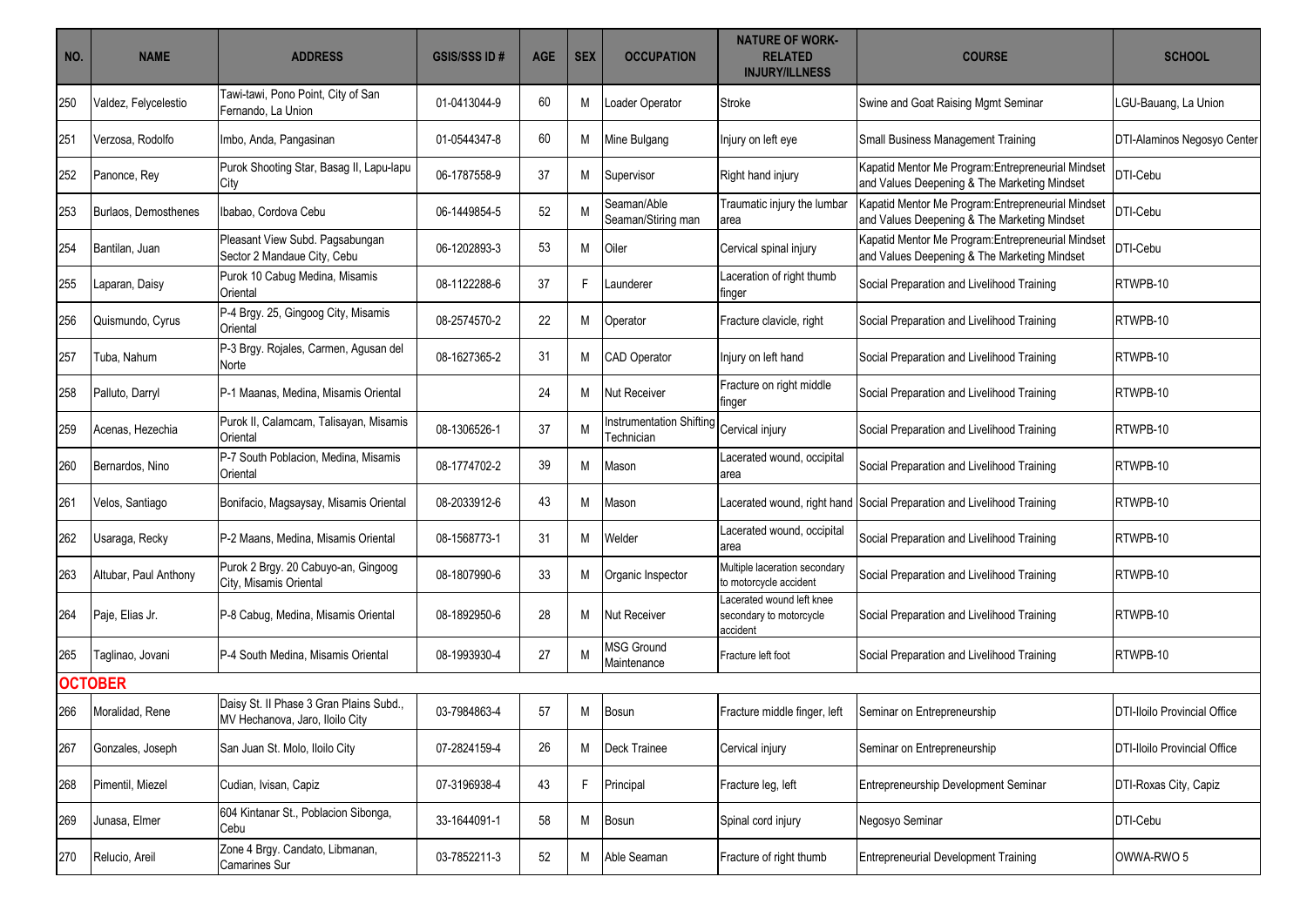| NO. | <b>NAME</b>               | <b>ADDRESS</b>                                                                 | <b>GSIS/SSS ID#</b> | <b>AGE</b> | <b>SEX</b> | <b>OCCUPATION</b>             | <b>NATURE OF WORK-</b><br><b>RELATED</b><br><b>INJURY/ILLNESS</b> | <b>COURSE</b>                                                | <b>SCHOOL</b>     |
|-----|---------------------------|--------------------------------------------------------------------------------|---------------------|------------|------------|-------------------------------|-------------------------------------------------------------------|--------------------------------------------------------------|-------------------|
| 271 | Perpetua, Erickson        | 2528 J, Posadas St., Punta, Sta. Ana,<br>Manila                                | 33-9576635-7        | 32         | м          | <b>Factory Worker</b>         | Amputation of left below<br>knee                                  | Seminar on How to Start a Business and Simple<br>Bookkeeping | DOST-NCR          |
| 272 | Hadap, Ronnie             | B27 L3 Sto. Nino I, City of Dasmarinas,<br>Cavite                              | 04-1107466-7        | 39         | м          | <b>Production Operator</b>    | Herniated nucleus pulposus                                        | Seminar on How to Start a Business and Simple<br>Bookkeeping | DOST-NCR          |
| 273 | Cunanan, Rigor            | 2021 Ricarte St., Brgy. South Cembo,<br>Makati City                            | 33-6181710-4        | 37         | М          | Janitor                       | Injured 1st digit finger, left                                    | Seminar on How to Start a Business and Simple<br>Bookkeeping | DOST-NCR          |
| 274 | Pingul, Eduardo           | 2454 Jose Sygnia St. Sta. Ana, Manila                                          | 33-6270221-8        | 41         | М          | Seaman                        | Fracture. Dislocation of<br><b>Lumbar Spine</b>                   | Seminar on How to Start a Business and Simple<br>Bookkeeping | <b>DOST-NCR</b>   |
| 275 | Lerley, Paz               | 2626 B4 Sulu, Brgy. 380 District III, Sta.<br>Cruz. Manila                     | 33-8414692-0        | 41         | М          | <b>Fireman</b>                | Dislocation/fracture of<br>lumbar spine                           | Seminar on How to Start a Business and Simple<br>Bookkeeping | DOST-NCR          |
| 276 | Martin, Chrisnielle Marie | Blk 3 Lot 9 Cebu St., Southern City Homes<br>Subd., Tanzang Luna, Imus, Cavite | 33-2631179-7        | 40         | F          | inbound sales expert          | Multiple torn ligaments,<br>maniscu tear                          | Seminar on How to Start a Business and Simple<br>Bookkeeping | DOST-NCR          |
| 277 | Yamit, Zaldie             | 10 Sitio Pandayan, Brgy. Inarawan,<br>Antipolo City                            | 33-7983714-7        | 36         | Μ          | Carpenter                     | Fracture left leg                                                 | Seminar on How to Start a Business and Simple<br>Bookkeeping | DOST-NCR          |
| 278 | Quirino, Operio Jr.       | 387 Dayao St., Balut Tondo Manila                                              | 34-0318459-1        | 34         | M          | Machine Operator              | Trumatic Amputation 2nd to<br>4th finger left                     | Seminar on How to Start a Business and Simple<br>Bookkeeping | DOST-NCR          |
| 279 | Sandagon, Ricardo Jr.     | 130 Jupiter St. Castillation Homes<br>Camarin Caloocan City                    | 03-7637199-7        | 57         | M          | Machne Operator               | Fracture/Dislocation of<br>lumbar spine                           | Seminar on How to Start a Business and Simple<br>Bookkeeping | DOST-NCR          |
| 280 | llao. Teodoro             | 403 San Nicolas III City of Bacoor, Cavite                                     | 33-1762037-4        | 43         | M          | Machine Operator              | Amputation of left below<br>elbow                                 | Seminar on How to Start a Business and Simple<br>Bookkeeping | DOST-NCR          |
| 281 | Carino, Michael           | 1783 Yakal St., Brgy. 255, Tondo, Manila                                       | 02-1954628-7        | 39         | М          | Sales Clark                   | Fractureleft hip joint, slight<br>weakness Astrophy               | Seminar on How to Start a Business and Simple<br>Bookkeeping | DOST-NCR          |
| 282 | Lobrigo, Pablo Jan        | 355I P. Dandan St. Pasay City                                                  | 33-7732816-6        | 34         | м          | <b>Galley Utility Trainee</b> | Traumatic amputation                                              | Seminar on How to Start a Business and Simple<br>Bookkeeping | DOST-NCR          |
| 283 | Domingo, Edna             |                                                                                |                     | 63         | F          | <b>Clerk</b>                  | <b>Bronchial Asthma</b>                                           | Seminar on How to Start a Business and Simple<br>Bookkeeping | DOST-NCR          |
| 284 | Barretto, Eduardo         | Blk 6, Lot 3 Prima Homes, Alapan I-C<br>Imus Cavite                            | 33-5472965-2        | 41         | M          | Able Bodied Seaman            | Compression fractured of L1<br>vertebral body                     | Seminar on How to Start a Business and Simple<br>Bookkeeping | DOST-NCR          |
| 285 | Mane, Rogelio             | 0243 Purok 5, Brgy. Mamplasan, Binan,<br>Laguna                                | 04-1496749-6        | 32         | М          | Dispatch                      | Back injury                                                       | Social Preparation Livelihood Training                       | <b>ECC REU 4A</b> |
| 286 | Bucu, Mater               | 3148 Gerodias St. San Vicente, San<br>Pedro City, Laguna                       | 33-1283567-2        | 50         | F          | <b>Material Controller</b>    | Right leg injury                                                  | Social Preparation Livelihood Training                       | <b>ECC REU 4A</b> |
| 287 | Rebenque, Anthony         | 121 Sitio Yakal, Brgy. Labuin, Sta. Cruz,<br>Laguna                            | 03-8747104-3        | 48         | M          | 3rd mate officer              | Back injury                                                       | Social Preparation Livelihood Training                       | <b>ECC REU 4A</b> |
| 288 | Docot, Erwin              | B16 L10 St. Joseph Homes 1, Brgy.<br>Gulod, Cabuyao, Laguna                    | 05-0830904-1        | 40         |            | M Truck driver                | Righ leg amputation                                               | Social Preparation Livelihood Training                       | <b>ECC REU 4A</b> |
| 289 | Punzalan, Ryan Ted        | 395 Kinsville Subd., Brgy. 3, Calamba,<br>Laguna                               | 04-1541488-3        | 34         | M          | Welder                        | Right shoulder injury                                             | Social Preparation Livelihood Training                       | <b>ECC REU 4A</b> |
| 290 | Domasig, Rosalinda        | B5 L P2 La Mesa Ridge, Brgy. La Mesa,<br>Calamba, Laguna                       | 33-1926509-6        | 46         | F.         | Sewer                         | Knee and elbow injury                                             | Social Preparation Livelihood Training                       | ECC REU 4A        |
| 291 | Leoja, Anniebella         | Villa Sol 1, Labuin, Pila, Laguna                                              | 04-0908933-4        | 43         | F.         | Machine Operator              | Abdomen injury                                                    | Social Preparation Livelihood Training                       | <b>ECC REU 4A</b> |
| 292 | Cortiguerra, Cherry       | Sitio Bukid Balele, Tanauan, Batangas                                          | 04-1761141-9        | 30         | F.         | Machine Operator              | Right leg injury                                                  | Social Preparation Livelihood Training                       | <b>ECC REU 4A</b> |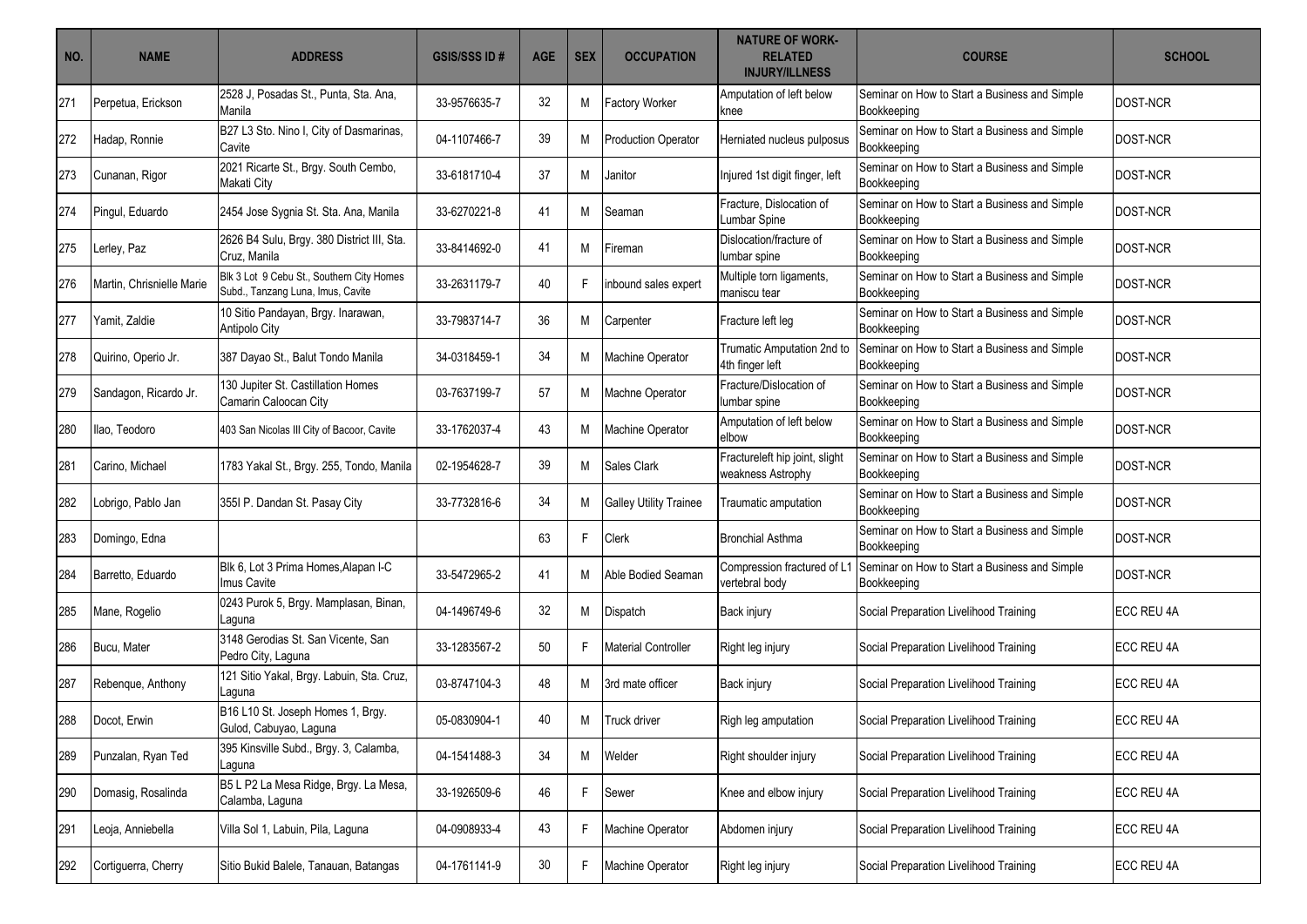| NO. | <b>NAME</b>             | <b>ADDRESS</b>                                             | <b>GSIS/SSS ID#</b> | <b>AGE</b> | <b>SEX</b> | <b>OCCUPATION</b>                         | <b>NATURE OF WORK-</b><br><b>RELATED</b><br><b>INJURY/ILLNESS</b> | <b>COURSE</b>                                                               | <b>SCHOOL</b>       |
|-----|-------------------------|------------------------------------------------------------|---------------------|------------|------------|-------------------------------------------|-------------------------------------------------------------------|-----------------------------------------------------------------------------|---------------------|
| 293 | Jaso, Luzminda          | 035 Sto. Nino St., Mayapa, Calamba<br>City, Laguna         | 03-8480304-6        | 48         | F          | <b>Quality Control</b>                    | Right foot injury                                                 | Social Preparation Livelihood Training                                      | <b>ECC REU 4A</b>   |
| 294 | Siena, Criselda         | B 1 L 28 Mt. View Palo Alto, Calamba<br>City, Laguna       | 33-1184673-0        | 50         | F.         | Sewer                                     | Right shoulder injury                                             | Social Preparation Livelihood Training                                      | <b>ECC REU 4A</b>   |
| 295 | Tumbaga, Luzviminda     | B27 L8 Celestine Homes, Marinig,<br>Cabuyao, Laguna        | 03-8092535-5        | 54         | F          | Inspectress                               | Left foot injury/Back injury                                      | Social Preparation Livelihood Training                                      | <b>ECC REU 4A</b>   |
| 296 | Bermundo. Ernesto       | 163 Uwisan, Calamba, Laguna                                | 03-6428779-2        | 54         | M          | <b>Bosun</b>                              | Spinal injury                                                     | Social Preparation Livelihood Training                                      | <b>ECC REU 4A</b>   |
| 297 | Anore, Francisco        | 8001 Brgy. Hanggang Dila, Bay, Laguna                      | 04-2106790-7        | 47         | M          | Maintenance Crew                          | Left leg injury                                                   | Social Preparation Livelihood Training                                      | <b>IECC REU 4A</b>  |
| 298 | Sedentario, Armand      | Malabag, Silang, Cavite                                    | 34-3953827-6        | 25         | M          | Steelman                                  | Left thumb injury                                                 | Social Preparation Livelihood Training                                      | <b>IECC REU 4A</b>  |
| 299 | Comador, Doddie         | 811 Calubaguib St., Caggay, Tuguegarao,<br>Cagayan         | 01-1001950-9        | 46         | M          | Sales and Marketing<br>Manager            | Gunshot wound                                                     | Entrepreneurial Development Training on Small<br><b>Business Management</b> | NRCO Region 2       |
| 300 | Singayan, Rufo          | 41 Mallo St., Linao East, Tuguegarao City,<br>Cagayan      | 01-1090499-9        | 55         | M          | Embalmer                                  | Fracture on right shoulder<br>(clavicle)                          | Entrepreneurial Development Training on Small<br><b>Business Management</b> | NRCO Region 2       |
| 301 | Lipawen. Florencio Sr.  | No. 91 Purok 18 Irisan, Baguio City                        | 01-0462631-9        | 63         | M          | Cable Belt Conveyor<br>Mechanic           | Cervical and Degenerative<br>Spondylosis                          | Small Business Management & Financial Literacy                              | DTI-Baguio City     |
| 302 | Bingit, William         | Poblacion South, Lawage, Ifugao                            | 01-0705160-6        | 60         | M          | Mechanic                                  | Severe Spinal Stenosis L4<br>L5                                   | Small Business Management & Financial Literacy                              | DTI-Baguio City     |
| 303 | Alipio, Garry           | Bao-angan, Sabangan, Mt. Province                          | 01-2114752-5        | 34         | M          | Junior Electrician                        | Burn injury                                                       | Small Business Management & Financial Literacy                              | DTI-Baguio City     |
| 304 | Belleza, Erwell         | #424 Purok 2 Baruya San Rafael, Lubao,<br>Pampanga         | 02-4105614-3        | 25         | M          | <b>Boiler and Utilities</b><br>Technician | Acute Abdomen secondary to<br>grade 1, urethral injury            | Small Business Management Seminar                                           | DTI-Pampanga        |
| 305 | Palma, Ronaldo          | 164 E. Tulio St., Sto Rosario, Mabalacat<br>City, Pampanga | 02-1962161-0        | 36         | M          | Team Member                               | Lower back pain                                                   | Small Business Management Seminar                                           | DTI-Pampanga        |
| 306 | Tuazon, Ronnel          | 2526 Maligaya, Mabiga, Mabalacat City,<br>Pampanga         | 02-2442374-8        | 30         | M          | <b>Production Operator</b>                | Fracture right shoulder                                           | Small Business Management Seminar                                           | DTI-Pampanga        |
| 307 | Quizon, Troy            | B79 L5 22 St.Madapdap, Mabalacat City,<br>Pampanga         | 02-2111007-0        | 34         | M          | Team Member                               | Fracture left foot                                                | Small Business Management Seminar                                           | DTI-Pampanga        |
| 308 | Rimando, Joel           | New Poblacion, Burgos, La Union                            | 2000131460          | 57         | M          | Technician                                | Neck fracture and left arm                                        | Small Business Management Seminar                                           | <b>DTI-La Union</b> |
|     | <b>NOVEMBER</b>         |                                                            |                     |            |            |                                           |                                                                   |                                                                             |                     |
| 309 |                         | Max Merwin Y. Sacramed Bauko Poblacion. Mountain Province  | 01-0602955-8        | 63         | М          | <b>Mill Utility</b>                       | Hearing loss                                                      | Entrepreneurial Development Training on Small<br><b>Business Management</b> | DOLE-Region 2       |
| 310 | Danilo M. Rodrigo       | 25 V Babaran St. San Jose, Enrile,<br>Cagayan              | 03-74348977         | 58         | M          | Welder                                    | Injury at the Right eye                                           | Entrepreneurial Development Training on Small<br><b>Business Management</b> | DOLE-Region 2       |
| 311 | Rocky A. De Vera        | Purok 4 Naganacan Sta. Maria, Isabela                      | 01-22496424         | 25         | M          | <b>Security Guard</b>                     | Fracture at both arms;<br>fracture at right leg                   | Entrepreneurial Development Training on Small<br><b>Business Management</b> | DOLE-Region 2       |
| 312 | Dodie M. Comador        | 811 Calubaquib St. Caggay, Tuguegarao<br>City, Cagayan     | 01-10019509         | 46         | M          | Finance Sales and<br>Marketing Manager    | <b>Gun Shot Wound</b>                                             | Entrepreneurial Development Training on Small<br><b>Business Management</b> | DOLE-Region 2       |
| 313 | Rhexter John E. Quijano | Calamagui, Solana, Cagayan                                 | 34-48624207         | 39         | M          | Driver/ Cutter Operator                   | Injury at Left Middle Finger                                      | Entrepreneurial Development Training on Small<br><b>Business Management</b> | DOLE-Region 2       |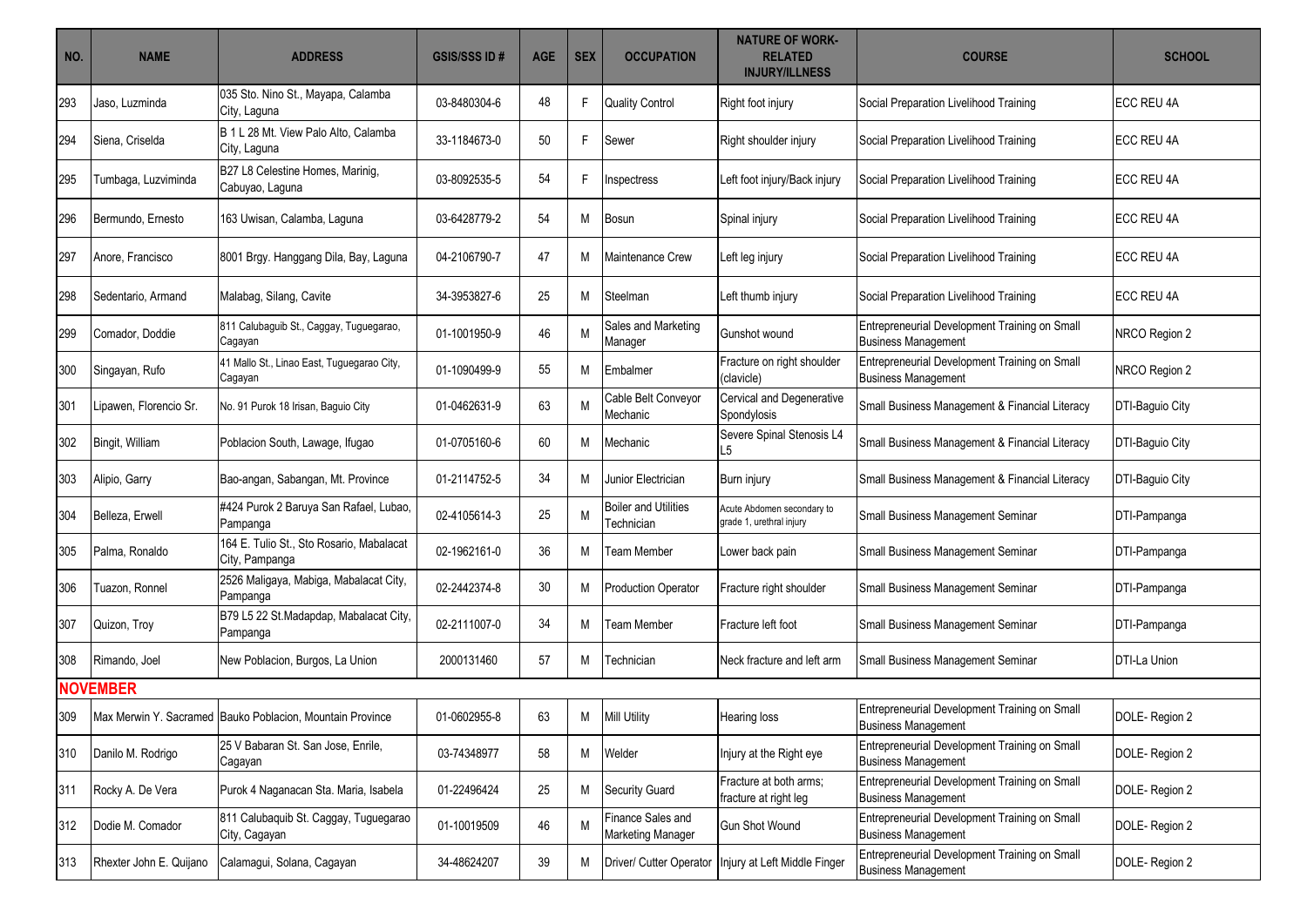| NO. | <b>NAME</b>              | <b>ADDRESS</b>                                                      | <b>GSIS/SSS ID#</b> | <b>AGE</b> | <b>SEX</b> | <b>OCCUPATION</b>          | <b>NATURE OF WORK-</b><br><b>RELATED</b><br><b>INJURY/ILLNESS</b>                   | <b>COURSE</b>                                                               | <b>SCHOOL</b> |
|-----|--------------------------|---------------------------------------------------------------------|---------------------|------------|------------|----------------------------|-------------------------------------------------------------------------------------|-----------------------------------------------------------------------------|---------------|
| 314 | Rufo B. Singayan         | 41 Mallo St. Linao East, Tuguegarao City,<br>Cagayan                | 01-10904999         | 55         | M          | Embalmer                   | vehicular accident (fracture<br>at right shoulder)                                  | Entrepreneurial Development Training on Small<br><b>Business Management</b> | DOLE-Region 2 |
| 315 | Joemar C. Natividad      | Zone 3 San Pedro, Lasam, Cagayan                                    | 34-54493228         | 35         | M          | Driver                     | Vehicular Accident (Right<br>Pelvic Fracture)                                       | Entrepreneurial Development Training on Small<br><b>Business Management</b> | DOLE-Region 2 |
| 316 | Shermaine T. Dingil      | Purok 3, Brgy. Pata, Tuao, Cagayan                                  | 01-21388627         | 29         | F          | QA Shift Supervisor        | venicular Accident (right leg<br>spraine and bruised at the<br>aft nart of the oun  | Entrepreneurial Development Training on Small<br><b>Business Management</b> | DOLE-Region 2 |
| 317 | Paquito S. Castro        | Zone 1 Sto. Domingo, Piat, Cagayan                                  | 01-05555900         | 59         | M          | <b>Boiler Operator</b>     | Amputation at right ring<br>finger                                                  | Entrepreneurial Development Training on Small<br><b>Business Management</b> | DOLE-Region 2 |
| 318 | Michael M. Viteño        | Tuga, Tabuk City, Kalinga                                           | 01-18923930         | 33         | M          | Office Personnel           | vehicular accident (fracture<br>at right shoulder)                                  | Entrepreneurial Development Training on Small<br><b>Business Management</b> | DOLE-Region 2 |
| 319 | Arturo T. Babiera Jr.    | Zone 3A Fusina, Camalaniugan,<br>Cagayan                            | 01-229843           | 25         | M          | <b>Security Guard</b>      | Vehicular Accident (Fracture<br>at the right shoulder)                              | Entrepreneurial Development Training on Small<br><b>Business Management</b> | DOLE-Region 2 |
| 320 | Joselito M. Ramos        | 83 Calamansi St. Purok 1, Upper Sto.<br>Tomas, Ilagan City, Isabela | 01-12947103         | 57         | M          | Janitor                    | Fracture at the right leg                                                           | Entrepreneurial Development Training on Small<br><b>Business Management</b> | DOLE-Region 2 |
| 321 | Joerey A. Cabungcal      | Purok 2, 96 Calamagui, Solana, Cagayan                              | 01-14398077         | 49         | M          | _aborer                    | Injury at the Chest                                                                 | Entrepreneurial Development Training on Small<br><b>Business Management</b> | DOLE-Region 2 |
| 322 | Larry C. Pre             | Zone 1 Maguilling, Piat, Cagayan                                    | 01-14381262         | 40         | M          | <b>HR Assistant</b>        | Fall Accident (spinal slip<br>disc)                                                 | Entrepreneurial Development Training on Small<br><b>Business Management</b> | DOLE-Region 2 |
| 323 | Joice D. Ricardo         |                                                                     |                     |            |            |                            |                                                                                     | Entrepreneurial Development Training on Small<br><b>Business Management</b> | DOLE-Region 2 |
| 324 | Larny M. Raquiño         | 23 Lorriga Gallarza St. Punta, Aparri,<br>Cagayan                   | 01-10909509         | 46         | M          | -ineman                    | Accident- Fracture at the<br>spinal cord (PTD)                                      | Entrepreneurial Development Training on Small<br><b>Business Management</b> | DOLE-Region 2 |
| 325 | Harold M. Pagalilauan    | Bangay Gosi Sur, Tuguegarao City,<br>Cagayan                        | 01-23863182         | 23         | M          | Laborer                    | venicular accident (Multiple<br>physical injury; secondary to<br>chiqular accident) | Entrepreneurial Development Training on Small<br><b>Business Management</b> | DOLE-Region 2 |
| 326 | Jay Monie Franz Aquino   | Mallillin St. Pallua Sur, Tuguegarao City,<br>Cagayan               | 01-23711108         | 27         | M          | Lineman                    | Injury at the right hand                                                            | Entrepreneurial Development Training on Small<br><b>Business Management</b> | DOLE-Region 2 |
| 327 | Romeo B. Tumaliuan       | 75 Namabbalan Sur, Tuguegarao City,<br>Cagayan                      | 01-10079455         | 52         | M          | Machine Operator           | Amputation at right ring<br>finger                                                  | Entrepreneurial Development Training on Small<br><b>Business Management</b> | DOLE-Region 2 |
| 328 | Vincent D. Calimag       | Luna St. Centro Southeast, Solana,<br>Cagayan                       | 33-96530524         | 45         | M          | <b>Security Guard</b>      | Injury at the head                                                                  | Entrepreneurial Development Training on Small<br><b>Business Management</b> | DOLE-Region 2 |
| 329 | Noel F. Aquino           | 128 Bonifacio St. Centro Piat, Cagayan                              |                     | 48         | M          | Meter Reader               | Vehicula Accident (spinal<br>cord injury)                                           | Entrepreneurial Development Training on Small<br><b>Business Management</b> | DOLE-Region 2 |
| 330 | Jhon Michael E. Custodio | 5 Cusipag St. Caggay, Tuguegarao City,<br>Cagayan                   | 01-26989364         | 20         | M          | Baker                      | Injury at the right hand                                                            | Entrepreneurial Development Training on Small<br><b>Business Management</b> | DOLE-Region 2 |
| 331 | Albert B. Baligod        | Guzman St. Brgy. 4, Enrile, Cagayan                                 | 01-15650552         | 41         | M          | Security Guard             | Vehicular Accident (fracture<br>at the right leg)                                   | Entrepreneurial Development Training on Small<br><b>Business Management</b> | DOLE-Region 2 |
| 332 | Astillero, Nilson        | Criscon Constreras Apartment 3rd flr. Ph<br>6 Sirang Lupa, Calamba  |                     | 47         | M          | <b>Production Operator</b> | Left index injury                                                                   | Social Preparation Livelihood Training                                      | ECC REU 4A    |
| 333 | Hermosa, Errol           | 201 interior J. P. Rizal St. Brgy. 6,<br>Calamba, Laguna            | 04-3315350-8        | 36         | M          | <b>Delivery Driver</b>     | Lower back pain                                                                     | Social Preparation Livelihood Training                                      | ECC REU 4A    |
| 334 | Mabato, Rizalino         | Bagong Pook, Lipa City, Batangas                                    | 33-3784551-1        | 42         | M          | Machine Operator           | Amputation of index finger                                                          | Social Preparation Livelihood Training                                      | ECC REU 4A    |
| 335 | Niere, Lorna             | San Bartolome, Sto. Tomas, Batangas                                 | 04-3453653-5        | 42         | F          | Sewer                      | Injury on left and right<br>shoulder and back                                       | Productivity Enhancement Program Training                                   | RTWPB-4A      |